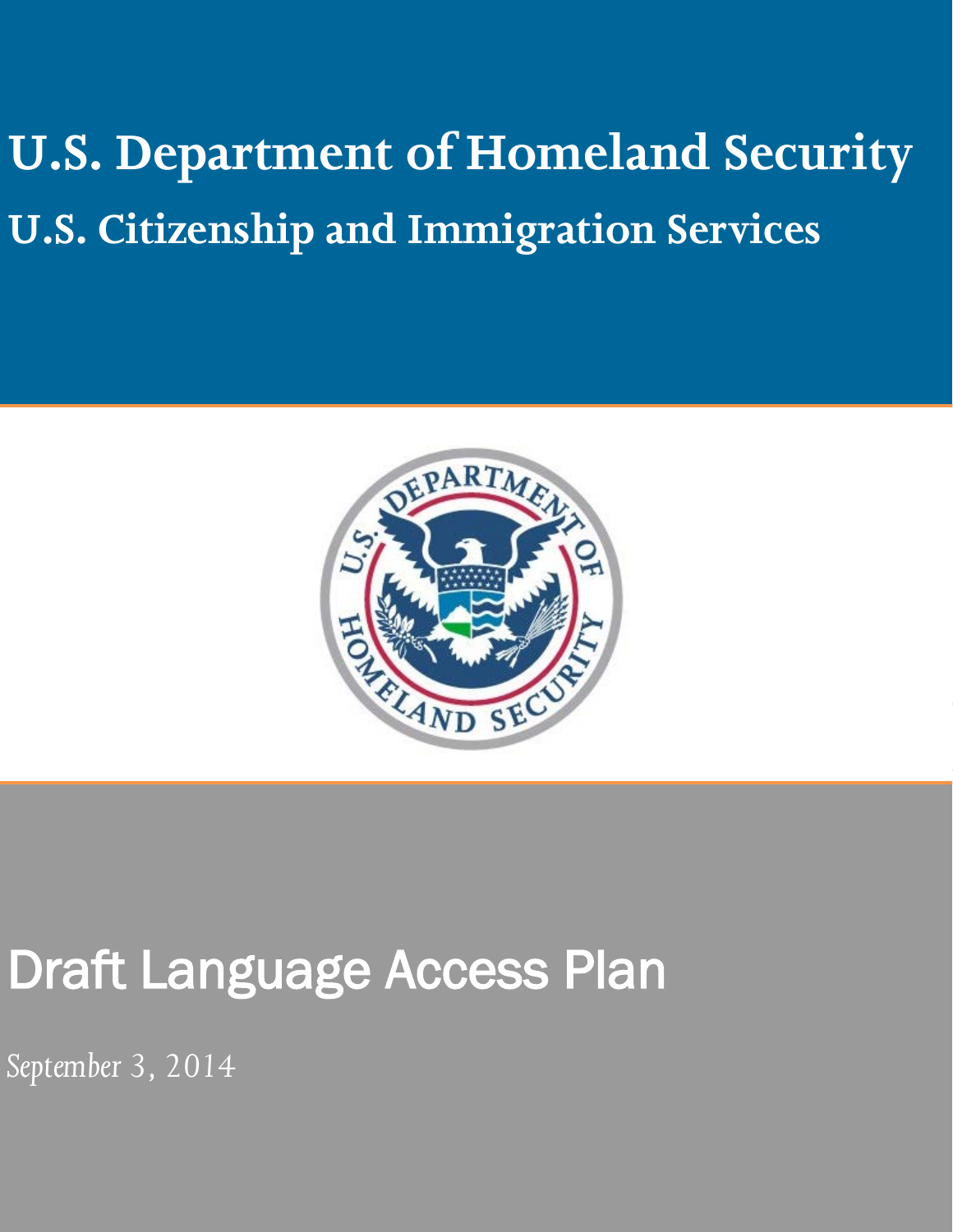# Table of Contents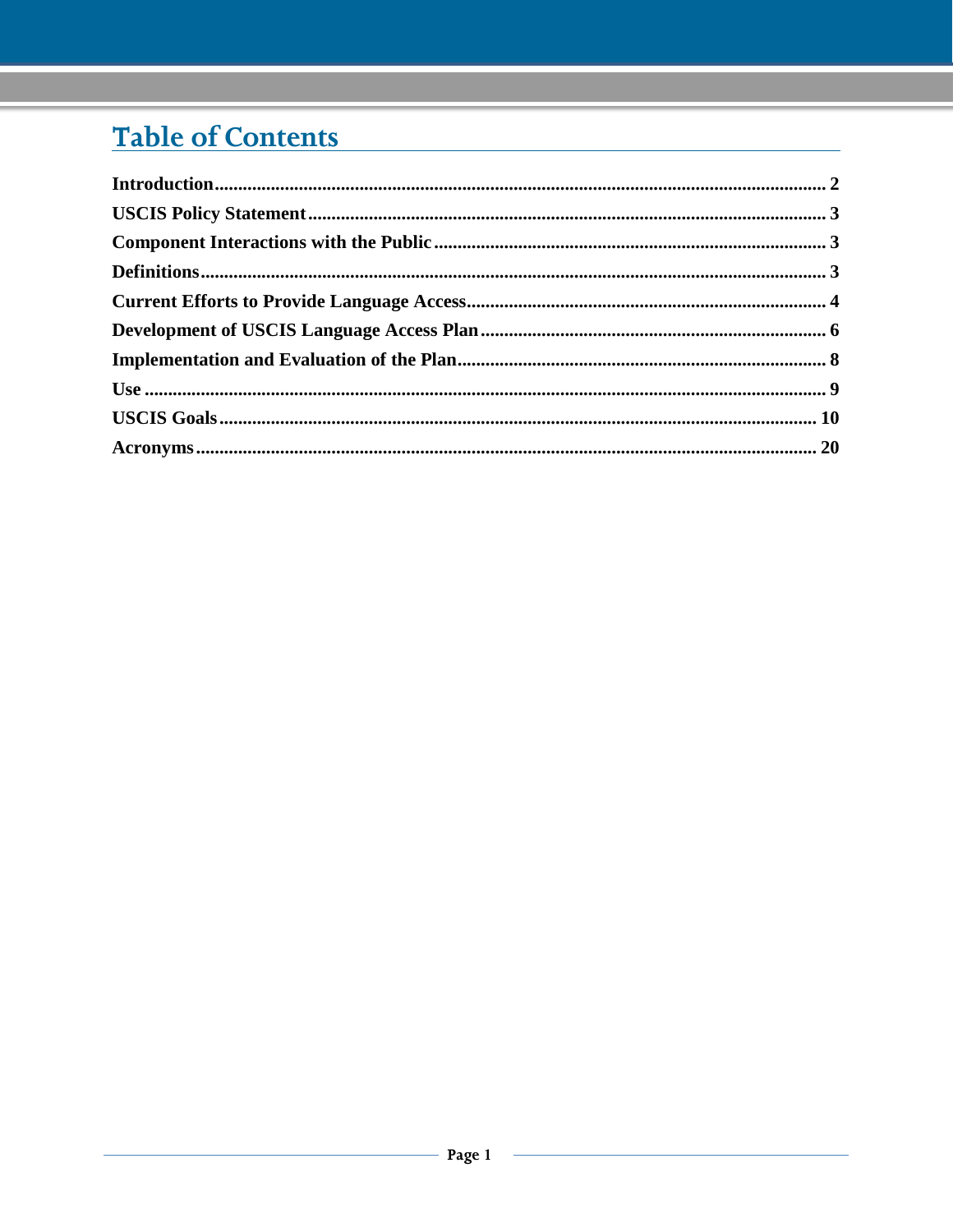# <span id="page-2-0"></span>**Introduction**

USCIS is the component within DHS responsible for adjudicating immigration and citizenship benefits. USCIS also promotes awareness and understanding of citizenship, ensures the integrity of the nation's immigration system, and provides accurate and useful immigration information to its customers. USCIS has 18,000 employees and contractors in 250 offices across the globe and is comprised of the following Directorates that adjudicate applications and petitions for immigration benefits: (1) Service Center Operations; (2) Field Operations; and, (3) Refugee, Asylum and International Operations. USCIS also has directorates and program offices that do not adjudicate benefit applications. Instead, these offices manage specific programs, lead communications and engagements with the public, and support DHS and USCIS as a whole. See the Appendix below for a detailed description of USCIS's public-facing program offices and directorates, and the specific goals and activities that each has undertaken to address the needs of limited English proficient (LEP) individuals.

[Executive Order \(EO\) 13166](http://www.gpo.gov/fdsys/pkg/FR-2000-08-16/pdf/00-20938.pdf) directs each federal agency to "examine the services it provides and develop and implement a system by which LEP individuals can meaningfully access those services consistent with, and without unduly burdening the fundamental mission of the Agency," (65 Fed. Reg. 50, 121 (Aug 16, 2000)). The Department of Justice's (DOJ's) Civil Rights Division issued guidance that defined LEP persons as "[i]ndividuals who do not speak English as their primary language and who have a limited ability to read, write, speak, or understand English," (67 Fed. Reg. 41,455, 41,459 (June 18, 2002)). The Department of Homeland Security's (DHS) Language Access Plan requires each Component to draft its own plan. Accordingly, USCIS drafted this Plan in support of the DHS Language Access Plan and USCIS's continued efforts to provide LEP persons with meaningful access to USCIS services in a manner that is consistent with the USCIS mission, without creating an undue burden on the Agency.

USCIS regularly interacts with customers in languages other than English through interpreters and translated materials. USCIS has an established practice of producing educational and outreach materials in multiple languages, making these translated materials publicly available on [www.USCIS.gov](http://www.uscis.gov/) and [www.USCIS.gov/espanol,](http://www.uscis.gov/espanol) and hosting public engagement sessions in other languages. Applicants may bring an interpreter with them to field offices to assist in interviews and other interactions. USCIS is examining its policy to clarify who may serve as an interpreter in interviews. Receipt notices for USCIS applications currently instruct applicants to bring their own interpreters. USCIS continues to assess customers' needs and develop resources and policies that reflect the needs of LEP individuals.

This Plan establishes goals and guidelines, consistent with [EO 13166](http://www.gpo.gov/fdsys/pkg/FR-2000-08-16/pdf/00-20938.pdf) and the [DHS Langauge](http://www.lep.gov/guidance/040312_crcl-dhs-language-access-plan.pdf)  [Access Pl](http://www.lep.gov/guidance/040312_crcl-dhs-language-access-plan.pdf)an for USCIS personnel's interactions with LEP individuals. This Plan summarizes USCIS's current efforts to ensure meaningful access to LEP individuals and provides an analysis of language access at USCIS. The USCIS Language Access Plan will be posted to USCIS's multilingual resources page [\(www.USCIS.gov/multilingual\)](http://www.uscis.gov/multilingual) and on the USCIS intranet for USCIS personnel.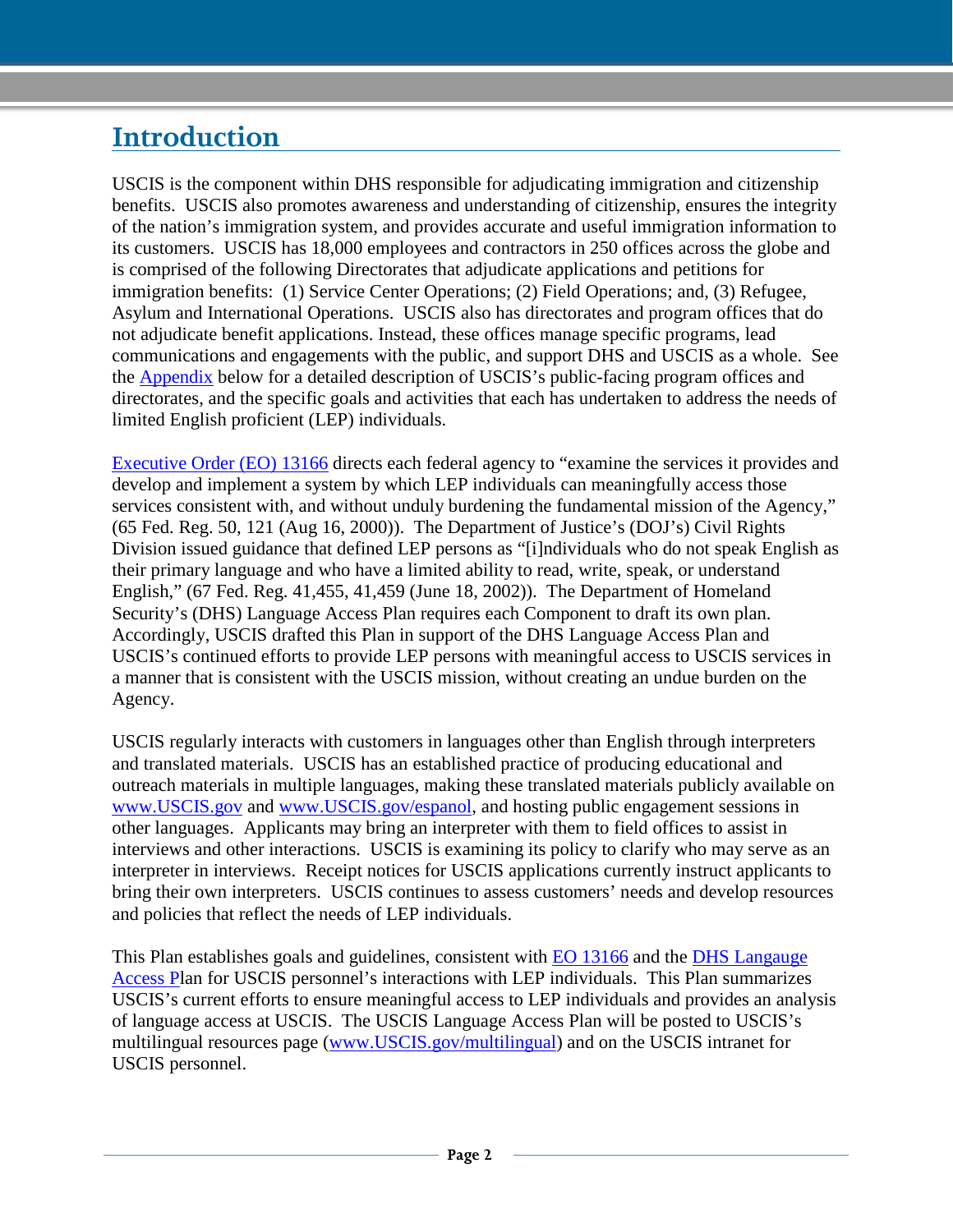# <span id="page-3-0"></span>**USCIS Policy Statement**

*USCIS follows the DHS-wide language access policy in the DHS LAP, and will take reasonable steps to provide meaningful access for individuals with limited English proficiency to its services, resources, activities, and programs, consistent with, and without unduly burdening, the agency's fundamental mission. USCIS will incorporate language access considerations in its routine strategic and business planning, identify and translate documents into the most frequently encountered languages, provide interpretive support or guidance where appropriate, and educate its personnel about language access responsibilities and how to utilize available language access resources.*

# <span id="page-3-1"></span>**Component Interactions with the Public**

DHS OIG mainly interacts with the persons most likely served by LEP policies through ongoing operations of the OIG Complaint Hotline and our investigative activities. Hotline correspondence often takes the form of letters or web-based complaint submissions from detainees and/or telephone calls. Ongoing investigative operations can involve interviews of witnesses, complainants, and confidential informants. Potentially, DHS OIG personnel conducting an audit or inspection may interact with the public in need of LEP services.

# <span id="page-3-2"></span>**Definitions**

- i. *Interpretation* The act of listening to communication in one language (source language) and orally converting it to another language (target language) while retaining the meaning of the source language.
- ii. *Language Assistance Services* Oral and written language services provided to help LEP individuals communicate effectively with USCIS staff and to provide LEP individuals with meaningful access to services, activities, or other programs administered by USCIS. Language assistance may be provided in the form of translated materials, competent interpreters or interpreter monitors provided by USCIS to monitor the interpretation services of the interpreter provided by the applicant or petitioner.
- iii. *LEP Individuals*  Individuals who do not speak English as their primary language and who have a limited ability to read, write, speak, or understand English. LEP persons may be competent in certain types of communication (e.g., speaking or understanding), but may still be considered LEP for other purposes (e.g., reading or writing).
- iv. *Meaningful Access* Reasonable language assistance that results in accurate, timely, and effective communication between an LEP individual and USCIS.
- v. *Bilingual staff or employee* A USCIS staff person who is fluent in speaking, reading or writing English and one other language and is able to conduct the business of the workplace in either of those languages. This is to be distinguished from proficiency in more than one language. An individual who is proficient in a language may, for example, be able to greet an LEP individual in his or her language, but not conduct agency business in that language.
- vi. *Primary Language* A person's primary language is the language in which the person communicates most effectively.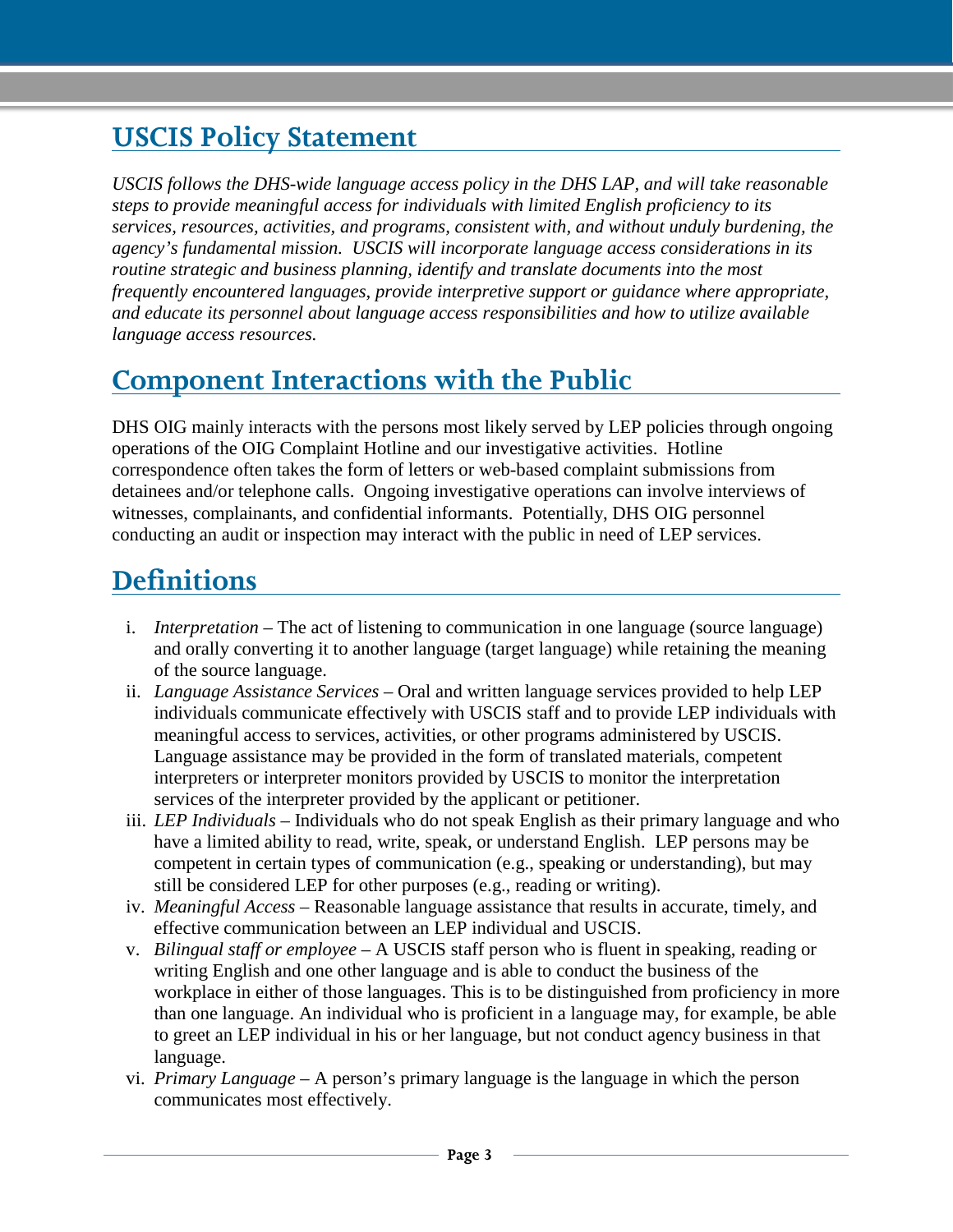vii. *Translation* – The conversion of written text from one language (source language) into an equivalent written text in another language (target language).

# <span id="page-4-0"></span>**Current Efforts to Provide Language Access**

USCIS takes seriously its obligation to provide LEP persons with meaningful access to its services. USCIS continues to find new ways to meet the needs of LEP persons by providing public engagement sessions hosted in other languages, translating documents, and conducting self-assessments of language access efforts.

#### **Language Access at USCIS Field Operations Interviews**

USCIS domestic field offices handle scheduled interviews on non-asylum related applications. In 2010, the Field Operations Directorate (FOD) conducted an informal survey that revealed that among the customers who required an interpreter, the languages most commonly spoken were Spanish, Chinese, Vietnamese, Arabic, Russian, Haitian Creole, Korean, Punjabi, and Urdu.

Field offices supplement the information provided by the National Customer Service Center (NCSC) telephone line and [www.USCIS.gov](http://www.uscis.gov/) by providing information and customer service through brochures and in-person information counter appointments scheduled through the InfoPass system, which is available in 12 languages. Field Operations uses the resources of the Customer Service and Public Engagement (CSPE) Directorate as well as the translated documents provided by CSPE and the Office of Communications (OCOMM) to provide resources and support services to LEP persons in USCIS field offices and when responding to InfoPass appointments.

Bilingual staff, contractors, and personnel from other DHS offices and federal partners provide support, as needed, at information counters at field offices in languages other than English. Applicants may bring an interpreter with them to field offices. USCIS is examining its policy to clarify who may serve as an interpreter in interviews. Receipt notices for USCIS applications currently instruct applicants to bring their own interpreters.

### **Language Access at USCIS Asylum Division Interviews**

Individuals making affirmative asylum claims in the U.S. apply through USCIS. Regulations currently require affirmative asylum seekers to provide their own competent interpreters at scheduled interviews, at no expense to the Government. The interpreter must be at least 18 years of age and fluent in both the native language of the applicant, or other language in which the applicant is fluent, and English. The interpreter may be a family member, friend, or other person associated with the LEP person. Neither the applicant's attorney or representative, nor a representative of the applicant's country of nationality or last habitual residence, nor witness testifying on behalf of the applicant may serve as the interpreter. The Asylum Division also uses a telephonic interpretation service to monitor the affirmative asylum interviews in order to ensure the quality and integrity of the interpretation. The Asylum Division has blanket purchase agreements (BPAs) with two selected firms to provide monitoring services for asylum-related interviews. Apart from providing monitoring services for affirmative asylum interviews, the Asylum Division provides interpretation services to individuals in the credible fear, reasonable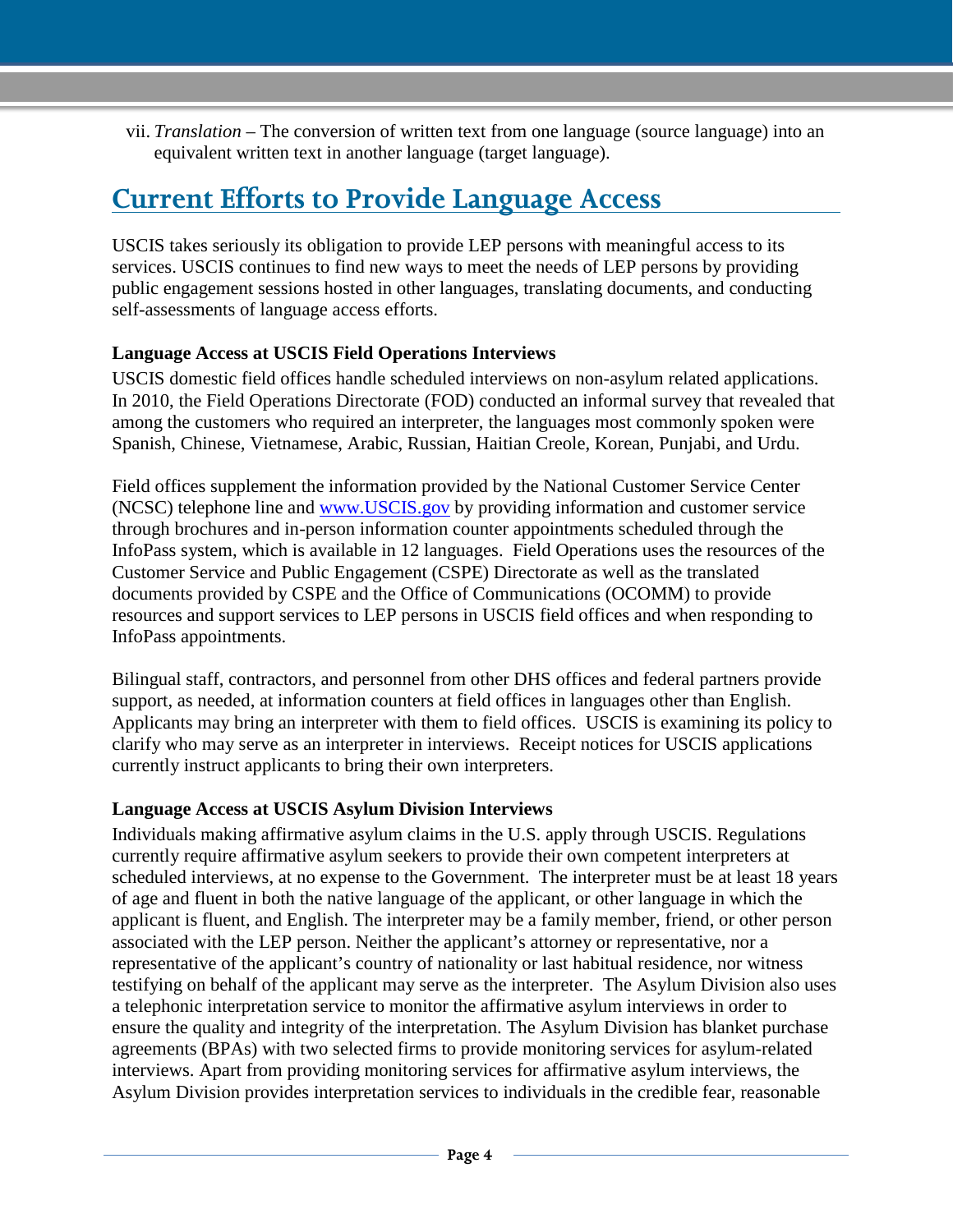fear and safe third country screening processes. Regulations or Asylum Division procedures mandate that the Government provide interpreters to individuals undergoing each of these processes when they receive an orientation, when they are interviewed for protection screening determinations, and at the time that the Government issues them their decisions. The Asylum Division evaluates legal requirements, USCIS policy, available funding, and customer service needs to establish BPAs for interpretation services to support the Asylum Division's mission of enabling trained asylum officers to conduct interviews as described above. The public is apprised of the availability of translated documents and other information and resources on [www.USCIS.gov](http://www.uscis.gov/) and through regularly scheduled meetings with nongovernmental organization representatives.

#### **Contact with LEP Persons Outside the Interview Environment**

Bilingual Customer Service: The NCSC provides nationwide telephone assistance to customers calling from within the United States about immigration benefits and services. All callers are immediately informed that all levels of call support are available in Spanish. USCIS conducts monthly surveys and quarterly focus groups to assess customer satisfaction and determine the most common primary languages of the USCIS customer base. USCIS has conducted multiple self-assessments that indicate that Spanish is overwhelmingly the most frequently-cited primary language of non-English callers to the NCSC.

Bilingual Website: USCIS maintains a Spanish-language website, [www.USCIS.gov/espanol,](http://www.uscis.gov/espanol) with content relevant to the Spanish-speaking audience. Since its launch in 2009, this website has consistently been one of the top-ranked federal websites in customer satisfaction, as recorded through the American Customer Satisfaction Index's online survey. More than 7,000 users visit the site each day, and the number continues to grow.

Multilingual Issue-based Outreach: USCIS regularly hosts multilingual engagements to allow the LEP community to engage with USCIS in person, by teleconference and via live streaming on a variety of issues. USCIS hosts quarterly Spanish events (*Enlace*), biannual Chinese engagements (*Jiao liu*) and an annual Vietnamese event (*Giao tiep*). Topics included petitioning for an immediate relative, citizenship, and immigration fraud and prevention. These events are supplemented by extensive multilingual outreach conducted by USCIS field offices, and reach more than 10,000 participants a year.

Multilingual Media Outreach: USCIS regularly disseminates materials to foreign language media and disseminates translated material in Spanish, such as press releases and fact sheets, to Spanish-language media outlets. USCIS also uses social media, such as Twitter, Facebook and YouTube, to disseminate translated messages in Spanish and Chinese.

Multilingual Resources and Fact Sheets: USCIS regularly translates informational brochures into other languages to facilitate LEP individuals' access to USCIS resources. USCIS launched the webpage [www.USCIS.gov/multilingual,](http://www.uscis.gov/multilingual) where all materials available in different languages are centralized for easier accessibility. Information on program-specific materials, like E-Verify, the Systematic Alien Verification for Entitlements (SAVE) program, citizenship, and the unauthorized practice of immigration law, is available in different languages on the multilingual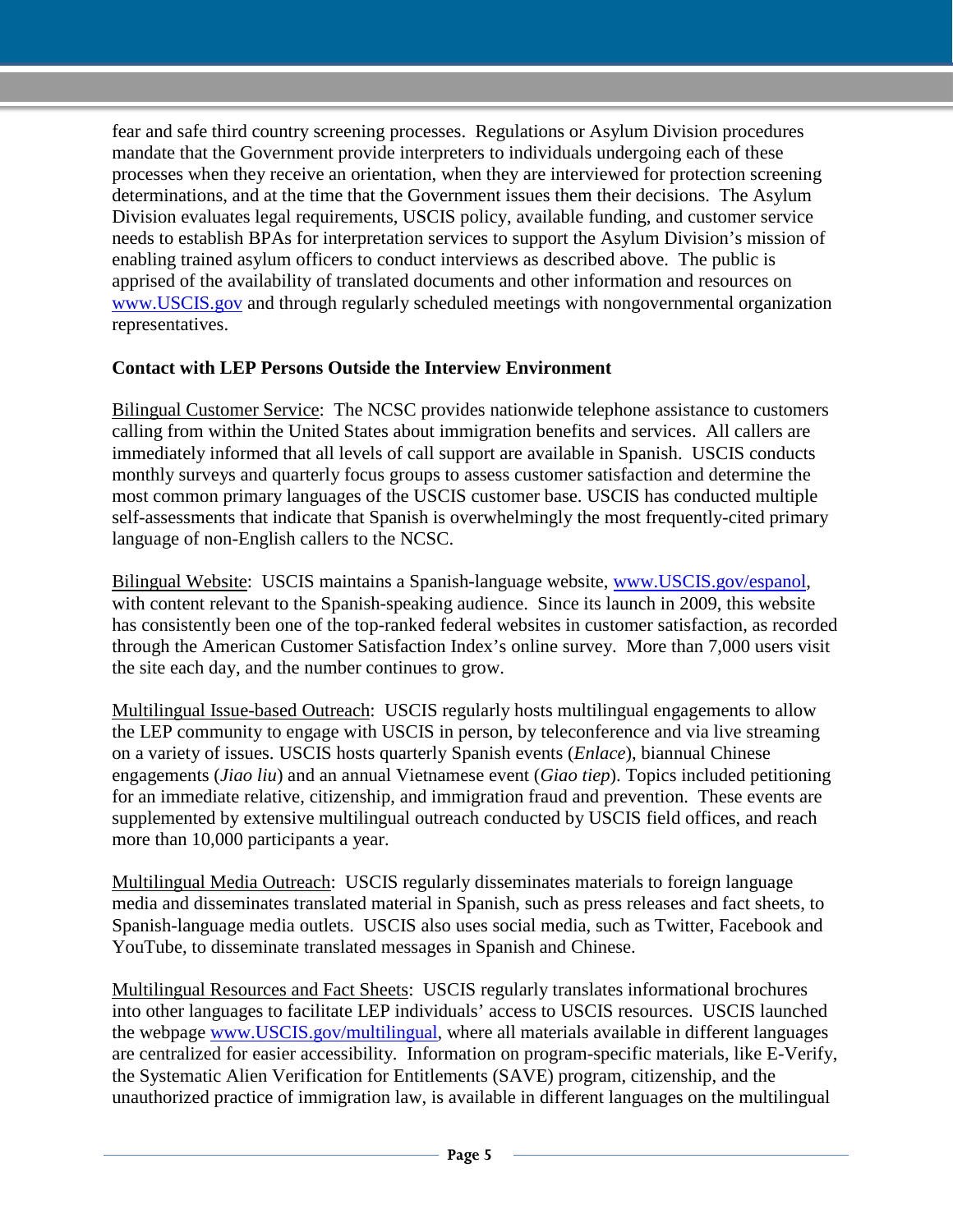resource page. In FY 2011, USCIS developed brochures in 14 languages on the unauthorized practice of immigration law, all of which are available on the USCIS website and four of which (English, Spanish, Chinese, and Haitian Creole) are available in hard copy.

InfoPass and Counter Appointments: Customers may use one of 12 languages to make appointments to visit their local USCIS office through an online program called InfoPass. InfoPass is available in English, Spanish, Haitian Creole, Vietnamese, Chinese, Tagalog, Russian, Portuguese, French, Korean, Polish and Arabic. A survey of InfoPass use showed that during the third quarter of FY 2011, 92% of customers chose English, 5% chose Spanish, and the remaining  $\approx$  2.5% chose one of the other offered languages when scheduling appointments.

Translation of Form Instructions: USCIS will produce Spanish translations of the instructions for four form types that are most commonly filed by individuals of limited English proficiency: Forms I-765, I-485, I-131, and N-400. To make this determination, USCIS assessed information on application receipts and the countries of origin of the applicants. USCIS will create and release the Spanish translation of these documents after the updated English versions of these forms and form instructions are released. USCIS will assess the utility of these translations and consider additional translations, as needed.

Translations for Outreach and Education Documents: Through CSPE, USCIS maintains a contract with a certified translation company to provide written translation services, as needed. This language contractor supports other program offices and directorates that request translated written materials, such as brochures, educational materials, and issue-awareness posters. CSPE continues to assess which additional documents should be translated based on feedback from surveys, internal assessments, and input from other USCIS program offices and directorates. When possible, CSPE identifies a bilingual USCIS employee to review the translation for quality control.

Additional materials: See the Appendix below for a detailed description of USCIS's public facing program offices and directorates and the specific goals and activities each has undertaken to address the needs of LEP persons.

# <span id="page-6-0"></span>**Development of USCIS Language Access Plan**

To develop this LAP, USCIS created a Language Access working group comprised of representatives from each of the program offices and directorates that interact with the public. The working group collected information on USCIS's interactions with LEP persons and examined the results from the most recent informal survey of Field Operations offices' interactions with LEP customers. While drafting this plan, USCIS continued translating material for public distribution, conducting multilingual public engagement sessions, and examining how to expand the range of services available to LEP persons. In support of USCIS's goal of reaching LEP communities, USCIS conducted two focus groups to more closely examine the reach of our services and message within LEP communities.

USCIS used resources provided by DOJ and DHS and applied the four-factor analysis set forth in guidance issued with  $E_0$  13166. The four-factor analysis is a flexible and fact-dependent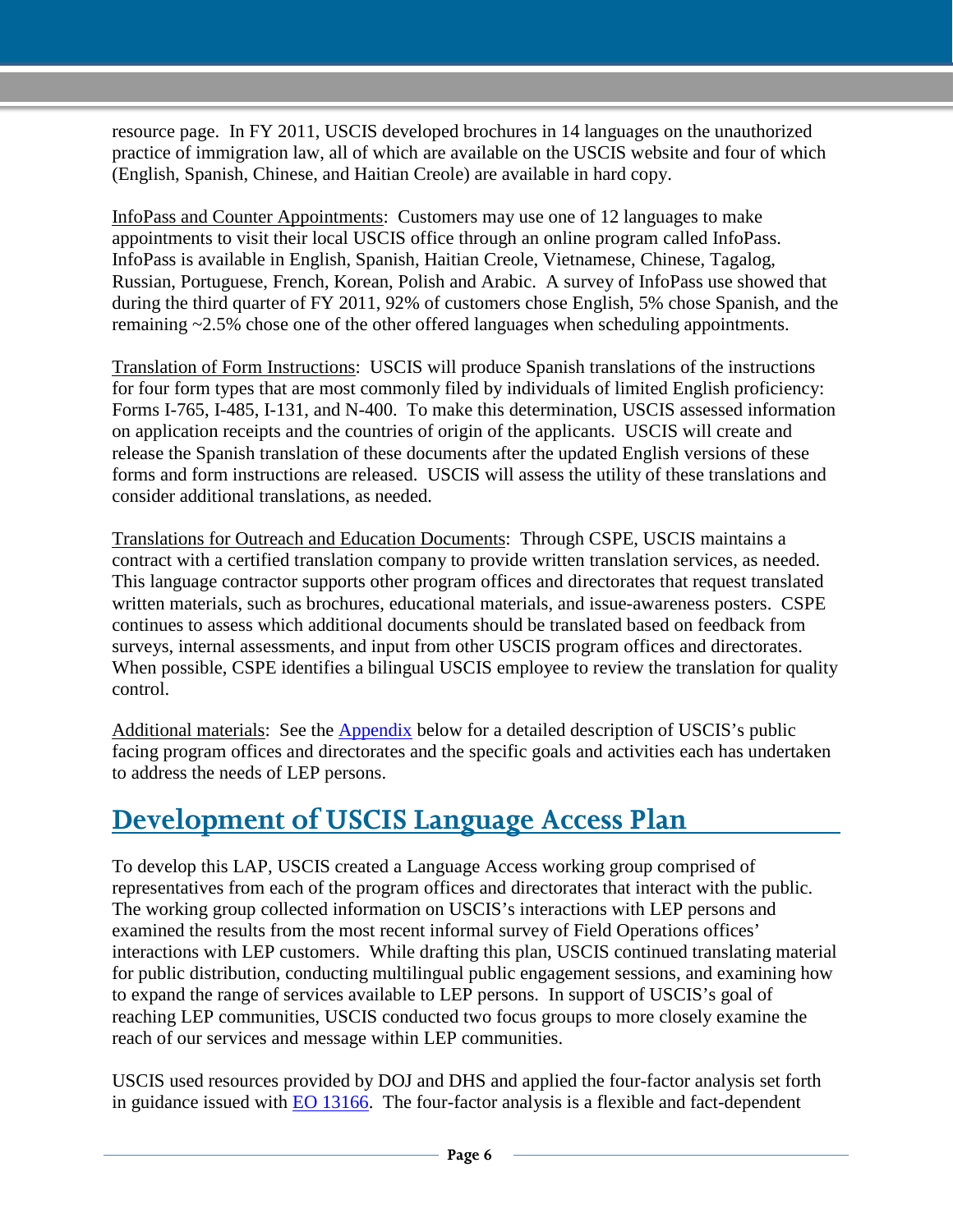standard that is used to determine the appropriate language assistance services needed to ensure an LEP individual has meaningful access to that agency's programs and activities. The fourfactor analysis considers the: (1) number or proportion of LEP persons eligible for services or likely to be encountered by the program; (2) frequency with which LEP individuals come in contact with the program; (3) nature and importance of the program, activity, or service provided by the program to people's lives; and, (4) resources available to the program and costs.

#### Factor 1: Number or proportion of LEP persons served or encountered by USCIS

LEP persons interact with USCIS in a variety of ways. Individuals applying for asylum, adjustment of status, and naturalization are interviewed by a USCIS Immigration Services Officer in field offices or by an Asylum Officer in asylum offices. Individuals interact with USCIS by submitting paper applications and petitions. USCIS also serves LEP individuals by providing free, public information about the immigration and application process.

In 2010, USCIS conducted an informal, direct survey of language services in its Field Operations offices. Over a two-week period, USCIS assessed the number of people encountered or served who did not speak English well or proficiently. The survey revealed that of the combined total of 37,000 adjustment of status and naturalization interviews that occurred during this time period, 17% of customers brought an interpreter with them. The survey also revealed that of 41,000 scheduled InfoPass appointments, 22% of customers brought an interpreter with them. USCIS conducts quarterly assessments of the NCSC and, in part, its performance for LEP individuals. In the first quarter of FY 2012, 40% of surveyed persons identified English as their primary language, while 28.3% identified Spanish as their primary language. The remaining individuals spoke one of 17 other languages.

#### Factor 2: The frequency with which LEP persons come into contact with USCIS

USCIS does not formally collect data on how frequently LEP customers come into contact with USCIS. However, LEP individuals regularly interact with USCIS in a variety of ways, including during in-person interviews, via the NCSC 1-800 telephone line, through InfoPass appointments, and at educational public engagement sessions. Based on the results of the 2010 field office study, the most frequent languages spoken by customers who required an interpreter were Spanish, Chinese, Vietnamese, Arabic, and Russian; however, the proportional use of these languages was not captured in this survey.

Factor 3: The nature and importance of the program, activity, or service USCIS provides USCIS is responsible for adjudicating immigration and citizenship benefits. USCIS also promotes awareness and understanding of citizenship, ensures the integrity of the nation's immigration system, and provides accurate and useful information to its customers. All of these functions are important to LEP individuals who are in contact with USCIS. The accuracy of the interpretation of a customer's responses to questions during a benefit interview is important because this information can determine whether or not the applicant will be approved or denied an immigration benefit.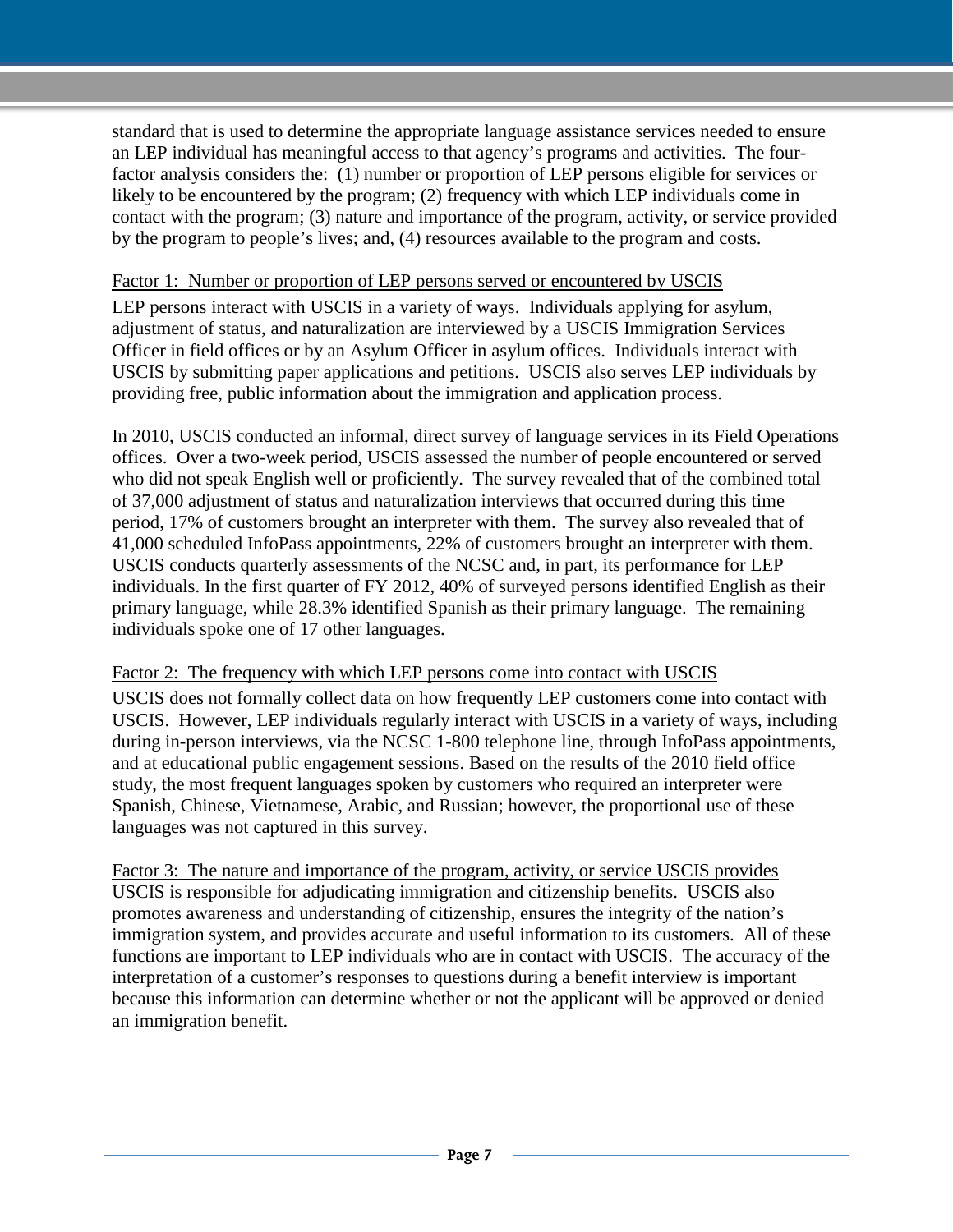Factor 4: The resources available to USCIS and the costs

USCIS is a fee-based agency. As such, USCIS must analyze whether providing interpreters for all interviews is cost-effective for the Agency and for the applicants.

For asylum interviews, USCIS uses a telephonic interpreter to monitor the interpreters that applicants bring to their asylum interviews. This system aims to balance the need to detect potential fraud and ensure accuracy in interpretation, and the regulatory prohibition on providing interpreters at a cost to the Government. As stated above, the Asylum Division has blanket purchase agreements with two interpreter services firms who provide telephonic monitoring of the third-party interpreter brought by the applicant. USCIS provides interpreter services in credible fear, reasonable fear, and safe third country screening interview procedures, as required by federal regulations. Interviews conducted by the Asylum Division are a fraction of the total number of interviews conducted by USCIS field offices. Based on this information from the Asylum Division, USCIS can approximate the cost of providing interpreters at other field office interviews.

Because USCIS is a fee-based agency, any extra costs incurred to provide interpreters for all interviews would be funded by increased application fees. To avoid increasing application fees to pay for USCIS-provided interpretation services at interviews, USCIS will continue to allow and encourage LEP individuals to bring qualified, impartial interpreters with them to provide language assistance during interactions with USCIS. USCIS is working to clarify its policy on who may serve as an interpreter in Field Operations interviews in order to incorporate customers' needs for meaningful access with USCIS's commitment to ensuring the integrity of the immigration system.

# <span id="page-8-0"></span>**Implementation and Evaluation of the Plan**

To implement this Plan, USCIS will maintain the Language Access working group comprised of representatives from USCIS program offices and directorates. These representatives will serve as language access coordinators for their respective offices and directorates. Each language access coordinator will identify annual goals that will further the objectives of USCIS's Plan. The working group representatives will discuss language access issues and will be responsible for implementing the Plan in their program offices and directorates and reporting progress on the implementation.

The USCIS Deputy Director designated a representative from the Customer Service and Public Engagement Directorate as the interim working group Chair. The Chair will convene working group meetings with the Deputy Director at least biannually to monitor and report progress on USCIS' goals. The selection of the Chair will reflect USCIS's current LEP priorities.

In addition to the biannual meetings, the working group will meet periodically to report and consult on LEP issues and complaints, consider USCIS-wide language access issues, and draft an annual language access report for the Deputy Director with goals, accomplishments, selfassessments, and when appropriate, results of surveys and research studies. Each program office and directorate that leads communications and engagements with the public will provide the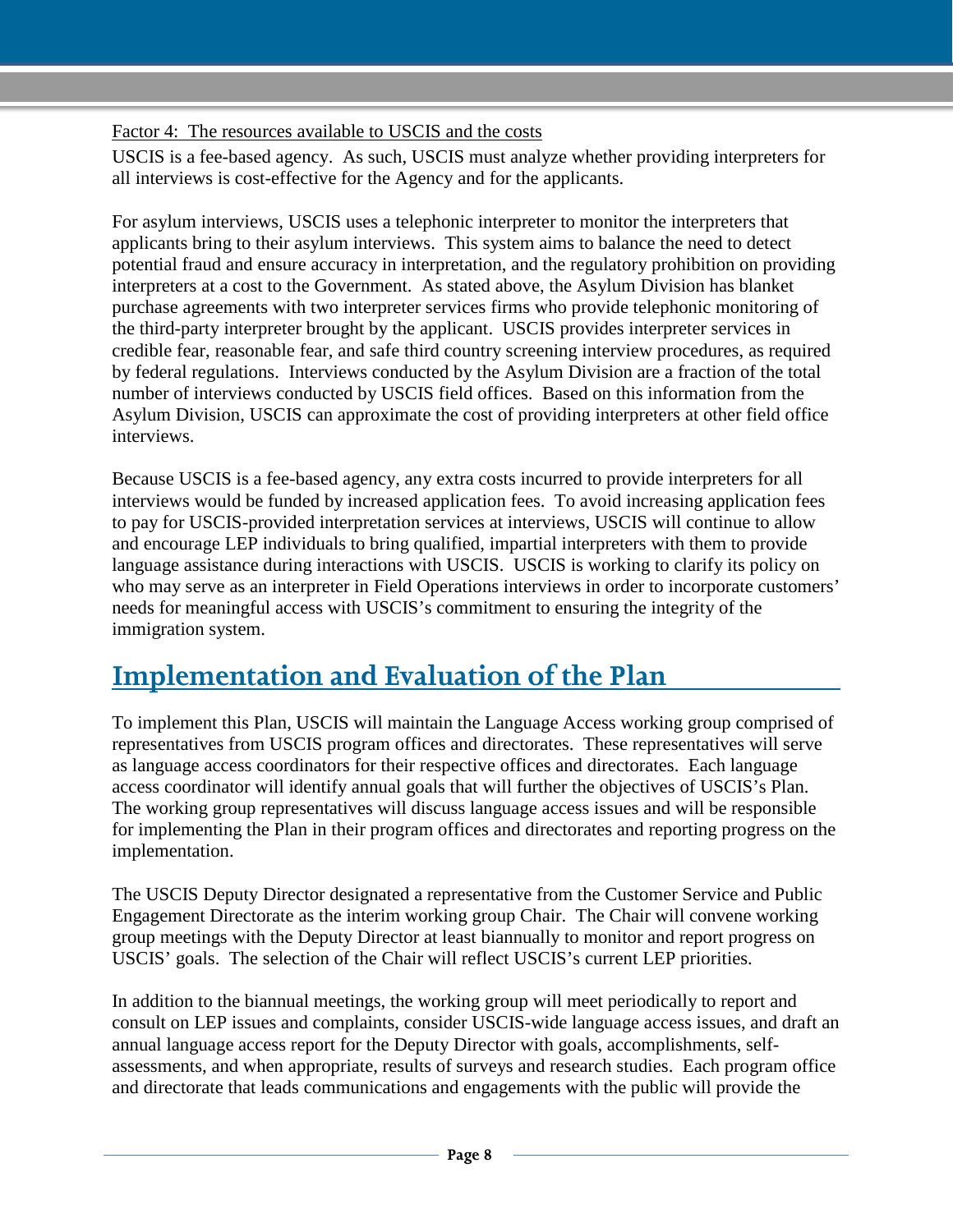working group representatives with the information necessary to complete the language access report.

# <span id="page-9-0"></span>**Use**

This plan is intended only to improve the internal management of USCIS's language access program and does not create any right or benefit, substantive or procedural, enforceable at law or equity by a party against the United States, its agencies, its officers or employees, or any person.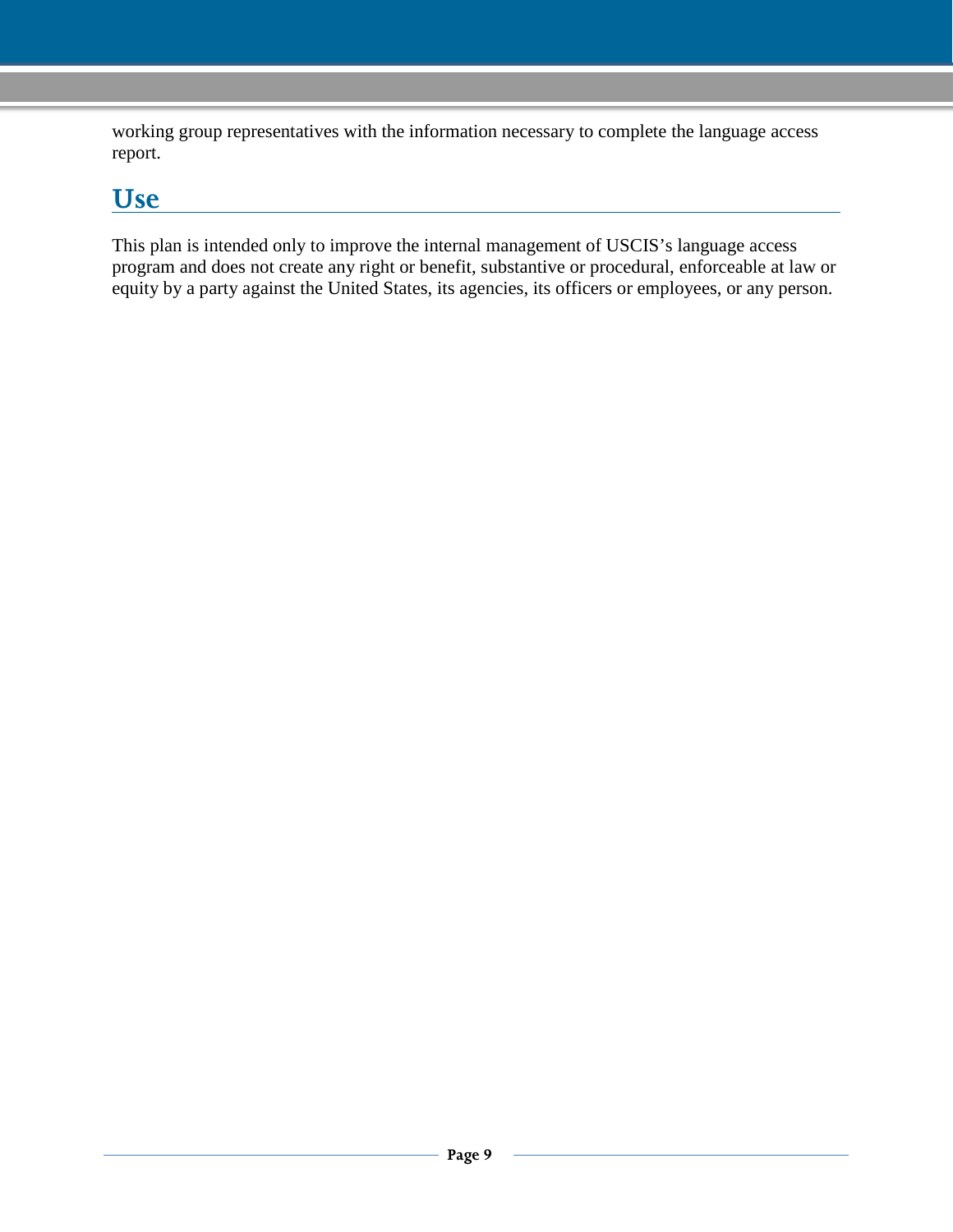# <span id="page-10-0"></span>**USCIS Goals**

#### **1. Customer Service and Public Engagement Directorate**

CSPE is comprised of the Customer Service Division and the Public Engagement Division.

CSPE engages with customers and stakeholders to share information and solicit feedback on USCIS programs, policies, and operations, and to respond to customer questions and concerns. Through its outreach and customer service efforts, CSPE seeks to engage in dialogue that promotes participation and feedback from the stakeholder and customer communities to help inform USCIS operations, assess organizational performance and set USCIS priorities. This effort extends beyond the traditional stakeholder community to include outreach to individuals including those with limited English proficiency—who lack access to USCIS information and immigration service providers and may be vulnerable to immigration scams and other predatory practices that threaten the immigrant community and the integrity of the immigration system.

CSPE oversees the NCSC, which provides nationwide telephone assistance to customers calling from within the United States about immigration benefits and services. All levels of call support are available in Spanish and English, and callers are informed of the bilingual services immediately. CSPE tracks the primary languages spoken by USCIS customers through quarterly surveys of NCSC callers. Survey results for the third quarter of fiscal year (FY) 2011 indicate that NCSC callers spoke the following languages (in order of usage): English, Spanish, "Other," Arabic, Chinese, Russian, Tagalog, French, Hindi, German, and Portuguese. Approximately 40% of the callers identified English as their primary language and approximately 28% of the callers identified Spanish as their primary language. The remaining customers spoke one of more than 17 languages. In FY2015, USCIS will conduct a cost benefit analysis to determine the feasibility of adding telephonic interpretation services in languages other than English and Spanish to assist customers calling the NCSC.

Customers may use one of 12 languages to make appointments to visit their local USCIS office through an online program called InfoPass. InfoPass is available in English, Spanish, Haitian Creole, Vietnamese, Chinese, Tagalog, Russian, Portuguese, French, Korean, Polish, and Arabic. A survey of InfoPass use showed that during the third quarter of FY 2011, 92% of customers chose English, 5% chose Spanish and the remaining ~2.5% chose one of the other offered languages when scheduling appointments.

USCIS regularly has Spanish-language engagement sessions, called *Enlaces*, on themes relevant to the Spanish-speaking community. At these events, customers may ask questions in Spanish by telephone, via the internet, or in person. USCIS has held 12 *Enlace* engagements since 2011, and plans to continue to host four *Enlace* sessions every year. In February 2012, USCIS hosted its first Chinese-language engagement session, called *Jiao Liu*, in Mandarin and Cantonese with the theme, "How to Become a U.S. Citizen." Over 2,000 customers participated in this engagement in San Francisco and in field offices across the country. This was followed by two more *Jiao Liu* engagements in October 2012 and September 2013, as well as the first Vietnamese engagement, hosted at the Santa Ana Field Office in February 2013. In January 2014, USCIS hosted its first national Creole language engagement, followed by the first national Korean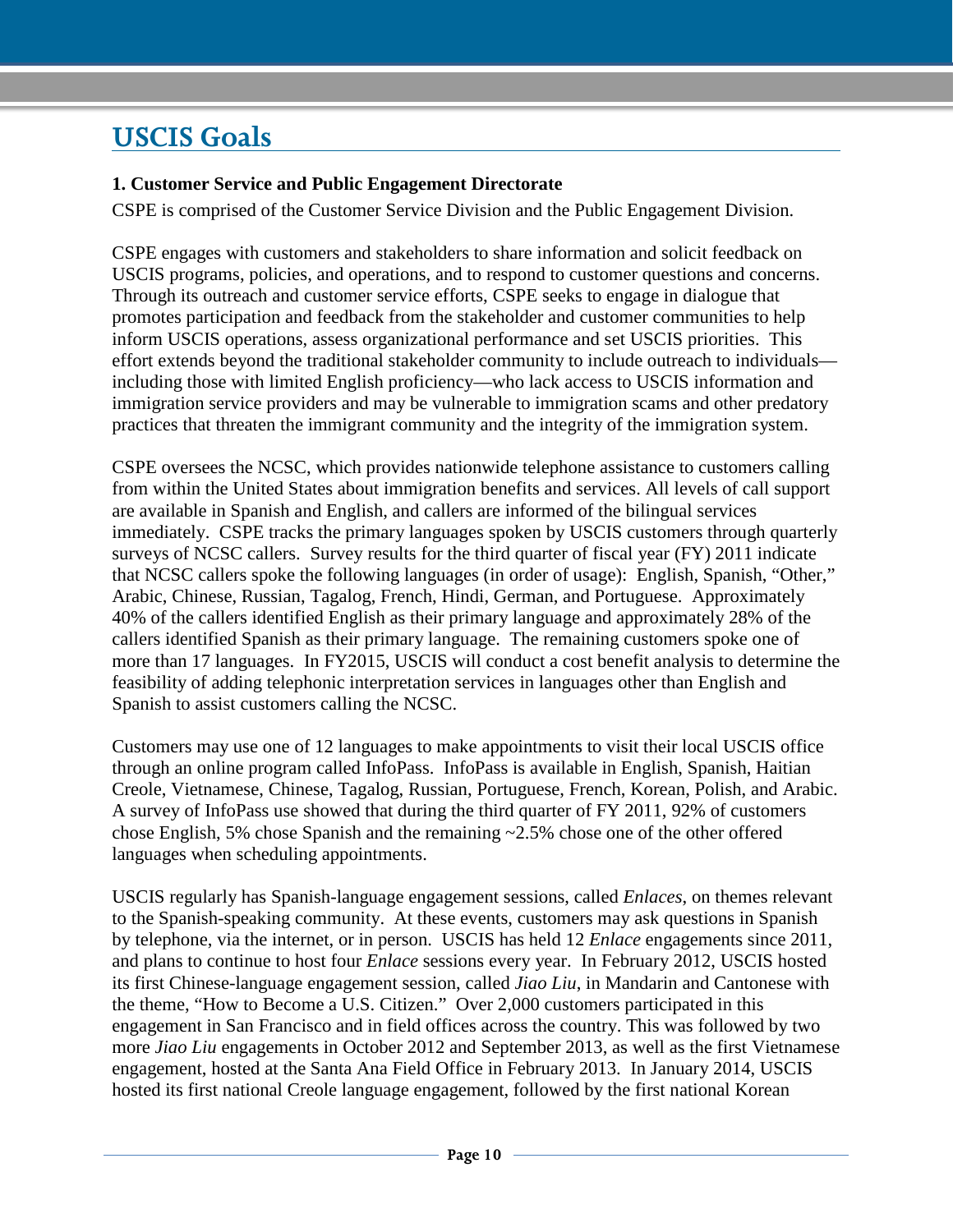language event in August. In FY15, USCIS anticipates hosting national engagements in Arabic and Tagalog, as well. USCIS currently leverages bilingual staff to deliver and support multilingual engagements and routinely co-hosts local outreach events with community partnerships with language capacity.

USCIS chooses topics, languages, and locations for its multilingual outreach events by using statistics from the USCIS Customer Service Survey, as well as public information, including U.S. Census and community survey data. CSPE tracks the number of in person, phone, and web participants in each multilingual engagement and routinely solicits feedback from USCIS community relations officers and external stakeholders, including: community and faith-based organizations, advocacy groups, English as a Second Language (ESL) and citizenship preparation teachers, and other government and community partners.

CSPE maintains a contract with a certified translator company to provide written translation services, as needed. This language contractor supports other program offices and directorates that request translated written materials, such as brochures, educational materials, and issueawareness posters. CSPE continues to assess which additional documents should be translated based on feedback from surveys, internal assessments, and input from other USCIS program offices and directorates. When possible, CSPE identifies a USCIS employee to review the translation for quality control.

The Unauthorized Practice of Immigration Law (UPIL) initiative is one of USCIS's priority initiatives. To educate the public about how to avoid potential immigration services scams, CSPE created educational brochures, posters, and public service announcement scripts in multiple languages. The brochures are available in 14 languages, and the posters and prerecorded audio public service announcements for the UPIL initiative are available in English and Spanish. All translated material is available online at [www.USCIS.gov/avoidscams](http://www.uscis.gov/avoidscams) and [www.USCIS.gov/eviteestafas.](http://www.uscis.gov/eviteestafas) In addition, brochures on the immigration options available to victims of human trafficking, domestic violence, and other crimes are available in Spanish, Russian, and Chinese. *How Do I* customer guides are available in English, Spanish, and Chinese.

#### **UCSIS Goal 1: Continue to develop outreach materials and translate these materials into Spanish and other languages.**

- USCIS's *How Do I* informational brochures are available in English and Spanish. In FY 2012, CSPE translated 13 brochures into Chinese and published them on [www.USCIS.gov/multilingual.](http://www.uscis.gov/multilingual) A limited number have been printed and made available in selected field offices.
- In FY 2012, USCIS translated the *How Do I* brochure on Deferred Action for Childhood Arrivals into Spanish, Chinese, Korean, Tagalog, and Vietnamese.
- In FY 2013, USCIS translated UPIL brochures into 14 languages and handouts on the immigrant fee into 9 languages.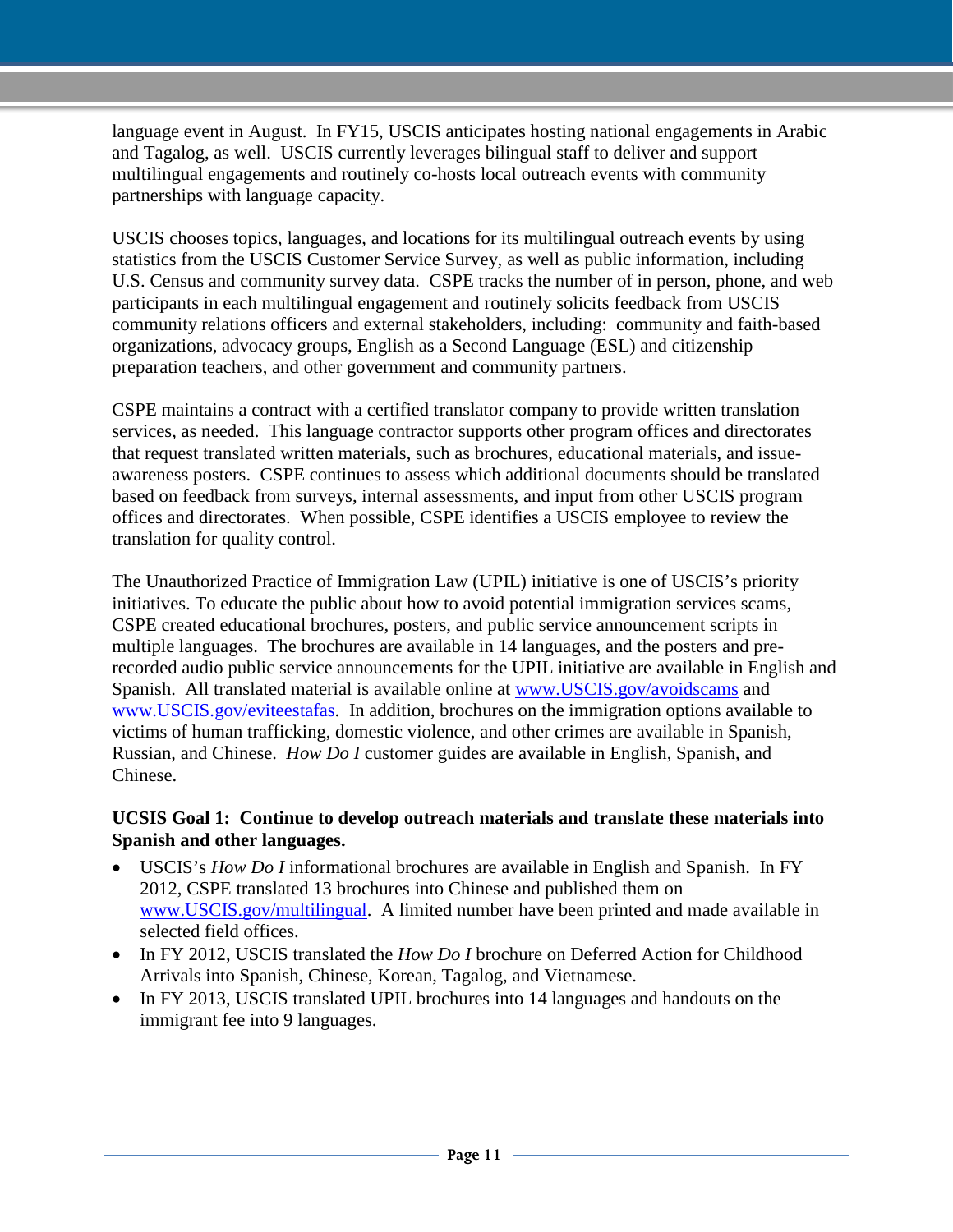### **UCSIS Goal 2: Post the Spanish scripts used by the NCSC to [www.USCIS.gov.](http://www.uscis.gov/)**

• In FY 2012, CSPE translated all 15 NCSC script guides into Spanish and will post them to the Reading Room of [www.USCIS.gov.](http://www.uscis.gov/)

### **UCSIS Goal 3: Increase understanding of customers' language assistance needs.**

- In FY 2012, CSPE partnered with the USCIS Office of Policy and Strategy (P&S) to conduct two focus groups to discuss language access issues. One focus group sought the opinions of Spanish-speaking LEP applicants and the second group sought the opinions of advocates who serve Spanish-speaking LEP applicants. These focus groups provided CSPE with additional insight into challenges faced by LEP communities when seeking information on USCIS programs and services. In FY 2013, CSPE hosted three additional focus group sessions on language access in Los Angeles, one for stakeholders, one for English speaking customers and one for Spanish speaking customers.
- CSPE will continue assessing language preference and other customer needs through monthly surveys of NCSC customers and quarterly in person focus groups.

#### **USCIS Goal 4: Conduct additional multilingual engagement sessions in Spanish and other languages.**

- In FY 2012, CSPE hosted four multilingual engagements in Spanish (November 2011 and March, June, and August 2012) and one in Chinese (February 2012).
- In FY 2013, USCIS hosted six Spanish language engagements (December 2012 and February, April, May, June, July, and August 2013); two engagements in Chinese (October 2012 and September 2013) and one in Vietnamese (February 2013).

### **2. Enterprise Services Directorate, Verification Division**

USCIS's Verification Division manages the E-Verify and SAVE programs that are used to verify work authorization and immigration status. E-Verify is an internet-based system that allows businesses to determine the eligibility of their employees to work in the United States. E-Verify compares the information an employee provides on Form I-9, Employment Eligibility Verification, against government records from the Social Security Administration and DHS.

The Verification Division has a robust outreach program that communicates with employers and workers through a variety of methods. USCIS has prepared many multilingual resources on E-Verify, SAVE, and Self Check, which are available at [www.USCIS.gov/espanol](http://www.uscis.gov/espanol) and [www.USCIS.gov/multilingual.](http://www.uscis.gov/multilingual) In August 2011, USCIS launched Self Check in [Spanish.](http://www.uscis.gov/portal/site/uscis-es/menuitem.e693c9cf3c2f7d18d52fae1074a191a0/?vgnextoid=3ad29bacc22e0310VgnVCM100000082ca60aRCRD&vgnextchannel=3ad29bacc22e0310VgnVCM100000082ca60aRCRD) Self Check is a service of E-Verify that allows individuals to check their employment eligibility in the United States.

The E-Verify webpage, [www.USCIS.gov/everify,](http://www.uscis.gov/everify) contains information for employees on rights and responsibilities, how to resolve a tentative non-confirmation, and how to report violations. This employee section includes a [Foreign Language Resources](http://www.uscis.gov/portal/site/uscis/menuitem.eb1d4c2a3e5b9ac89243c6a7543f6d1a/?vgnextoid=ded3d2aea352a210VgnVCM100000082ca60aRCRD&vgnextchannel=ded3d2aea352a210VgnVCM100000082ca60aRCRD) section with translated material and videos in English and Spanish.

To promote understanding and participation in the E-Verify and Self Check programs in Spanish-speaking communities, USCIS ran newspaper and radio advertisements in Spanish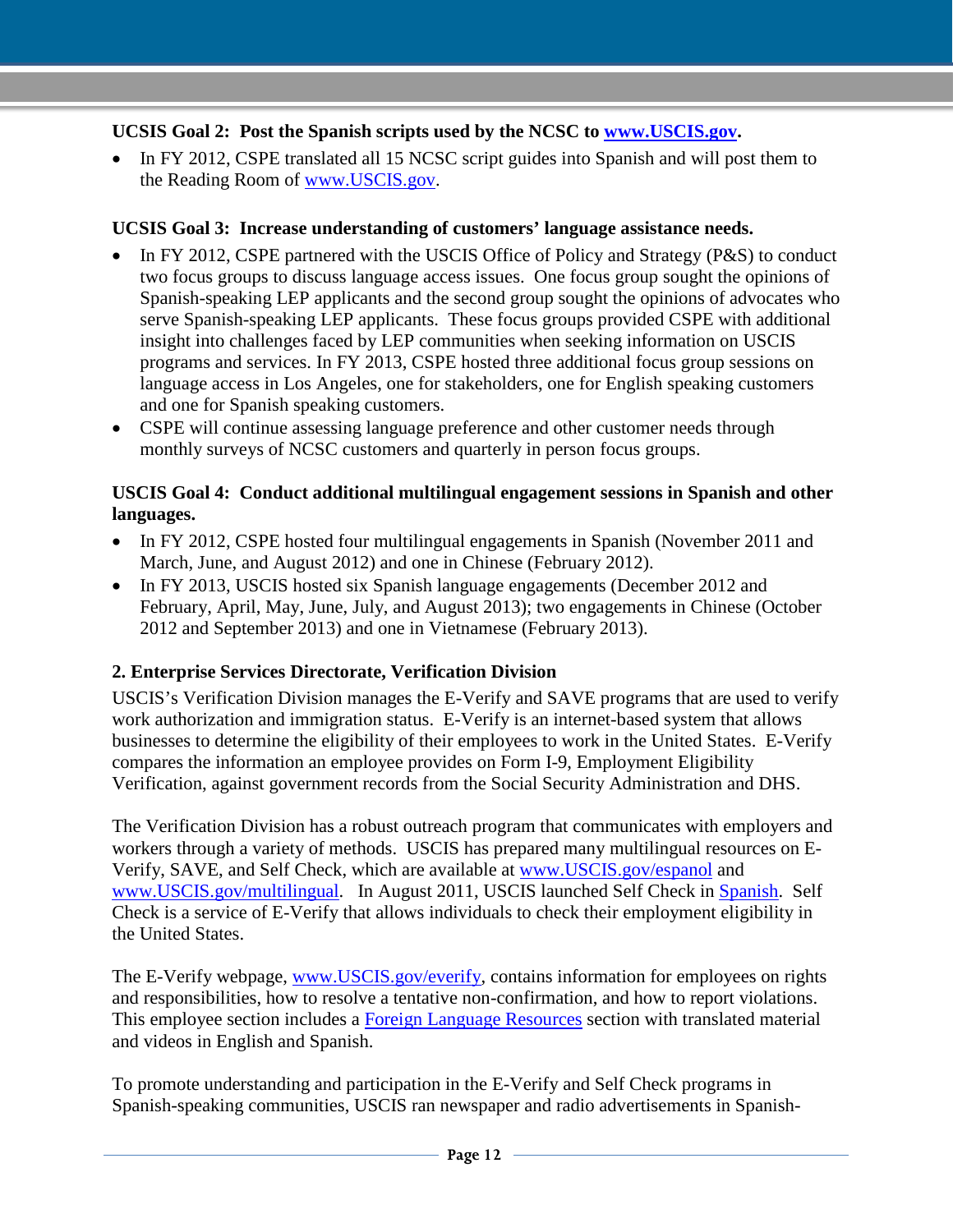language mediums in Atlanta, GA; Miami and Orlando, FL; Los Angeles, CA; New York, NY; Houston, TX; Raleigh, NC; and, El Paso, TX. The Verification Division maintains a telephone help line where employees and employers may ask questions in English and Spanish. The Verification Division currently has a contract that provides interpretation services to support the E-Verify and Self Check programs. Although the contractor specializes in 22 languages, the most commonly used language is Spanish. The brochure, *You Should Know Your Rights and Responsibilities under E-Verify*, is available in nine languages: Chinese, Haitian Creole, English, French, Korean, Russian, Spanish, Tagalog, and Vietnamese. The Form I-9 is available in both English and Spanish for employees and workers in Puerto Rico at [http://www.USCIS.gov/i-9](http://www.uscis.gov/i-9) and the Spanish translation can be used in the U.S. (outside of Puerto Rico) but only as a means to guide employers and workers in completing the form in English. The educational video on *Employee Rights and Responsibilities* is available in the [Foreign Language Resources](http://www.uscis.gov/portal/site/uscis/menuitem.eb1d4c2a3e5b9ac89243c6a7543f6d1a/?vgnextoid=ded3d2aea352a210VgnVCM100000082ca60aRCRD&vgnextchannel=ded3d2aea352a210VgnVCM100000082ca60aRCRD) section in English and Spanish. The videos are also available free to the public upon request and are disseminated at all outreach events. The Tentative Nonconfirmation Notice and Referral Letter is available in the following languages: Arabic, Carolinian, Chamorro, Chinese, French, German, Haitian Creole, Italian, Japanese, Korean, Marshallese, Palauan, Portuguese, Russian, Tagalog, and Vietnamese.

SAVE is an intergovernmental initiative designed to aid benefit-granting agencies in determining an applicant's immigration status. Individuals can find translated materials on SAVE by visiting [www.USCIS.gov/save](http://www.uscis.gov/save) and clicking on the section called, *For Benefit Applicants*. From that webpage, individuals can click on the [Multilingual Resources for Benefit Applicants](http://www.uscis.gov/portal/site/uscis/menuitem.eb1d4c2a3e5b9ac89243c6a7543f6d1a/?vgnextoid=ecca95d8f2f31310VgnVCM100000082ca60aRCRD&vgnextchannel=ecca95d8f2f31310VgnVCM100000082ca60aRCRD) section to find translated materials. SAVE provides information to benefit applicants regarding applying for benefits and correcting their records in 17 languages: Arabic, Creole, German, Italian, Korean, Portuguese, Chinese (Simplified and Traditional), Spanish, Urdu, French, Hindi, Japanese, Polish, Russian, Tagalog, Guajarati, and Vietnamese.

#### **USCIS Goal 1: Provide information on the Tentative Nonconfirmation Notice and Referral Letter in nine additional languages.**

- In FY 2012, USCIS posted the Tentative Nonconfirmation Notice and Referral Letter in nine additional languages: Arabic, French, German, Italian, Chamorro, Carolinian, Marshallese, Palauan, and Portuguese.
- At the end of FY 2011, the Verification Division acquired an interpretation contract to expand interpretation services to more than 50 languages, including the top 20 most commonly spoken languages in the United States.

#### **USCIS Goal 2: Translate additional SAVE documents, such as the agency participation poster, the benefit applicant brochure, and postcard into 18 languages.**

• By the end of FY 2012, the Verification Division translated and made available SAVE documents such as the agency participation poster, benefit applicant brochure, and postcard into six languages. The Verification Division will translate additional SAVE documents into Spanish, including the SAVE program and user guides, and SAVE FAQs.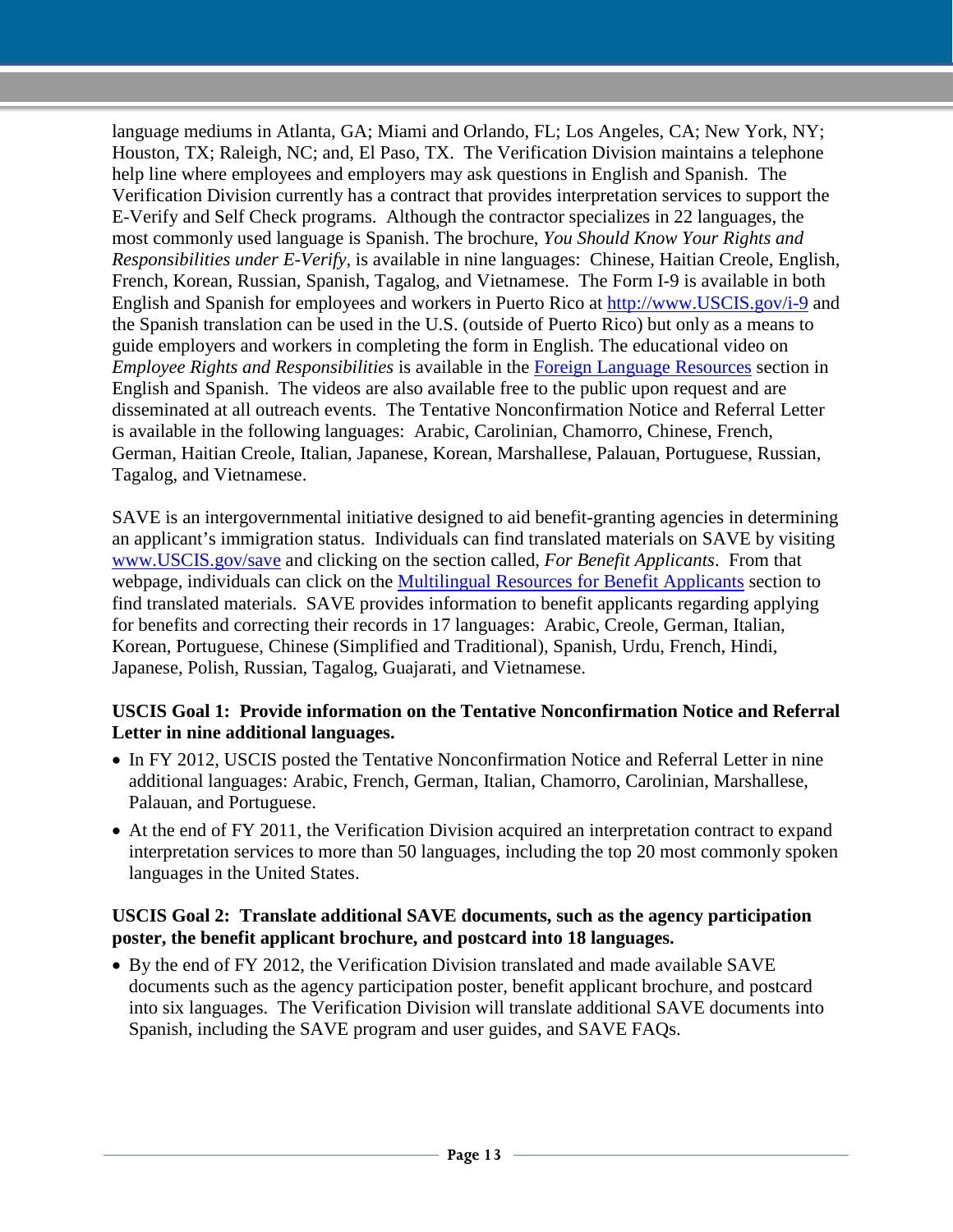### **USCIS Goal 3: By FY 2012, USCIS will expand resources in Spanish for employers.**

• The Verification Division posted the Spanish E-Verify Overview PowerPoint deck on the English and Spanish versions of the E-Verify public website. In addition, the Verification Division expanded the employer helpdesk line to provide services in Spanish. The Verification Division posted Spanish versions of the M-274, The Handbook for Employers, and [I-9 Central.](http://www.uscis.gov/I-9central)

#### **3. Office of Citizenship**

The Office of Citizenship (OoC) is a public education, training, and outreach office responsible for developing educational products and resources to welcome immigrants. OoC uses the immigration process to provide immigrants with important information regarding citizenship and naturalization eligibility requirements.

OoC's goals include:

- Promoting English language learning and education on the rights and responsibilities of citizenship;
- Preparing immigrants for naturalization and active civic participation;
- Leading initiatives to promote citizenship awareness and clarify the naturalization process for aspiring citizens; and
- Conducting training workshops, and enhancing professional development and classroom resources for educators and organizations preparing immigrants for citizenship.

OoC regularly works with ethnic media and collaborates with nongovernmental organizations that work with LEP persons. OoC works with certified translation services as needed, translating materials based on immigration flow, demonstrated community need, and DHS or USCIS guidance. Using these criteria, OoC provides materials in Arabic, Chinese, French, Haitian Creole, Korean, Polish, Portuguese, Russian, Somali, Spanish, Tagalog, Vietnamese, and Urdu. OoC notifies the public about the availability of translated materials through USCIS community relations officers, USCIS Citizenship and Integration Grant Program recipients, social media, and GovDelivery notifications to subscribers.

Speaking, reading, writing, and understanding English are requirements to become a naturalized citizen. Accordingly, OoC's citizenship preparation materials are primarily developed in English. However, OoC seeks to engage immigrants at all stages of the immigration process and provides a variety of translated materials:

- *Welcome to the United States: A Guide for New Immigrants* is available in English and 13 additional languages: Arabic, Chinese, French, Haitian Creole, Korean, Polish, Portuguese, Russian, Somali, Spanish, Tagalog, Urdu, and Vietnamese. All new permanent residents are informed on how to obtain the publication, which is available at: [www.USCIS.gov/newimmigrants.](http://www.uscis.gov/newimmigrants)
- *Naturalization Resources in Spanish*, an informational webpage, is available at [www.USCIS.gov/ciudadania.](http://www.uscis.gov/ciudadania)
- *100 Civics Questions and Answers* for the naturalization test are provided in Arabic, Chinese, Korean, Spanish, Tagalog, and Vietnamese. These materials are available in the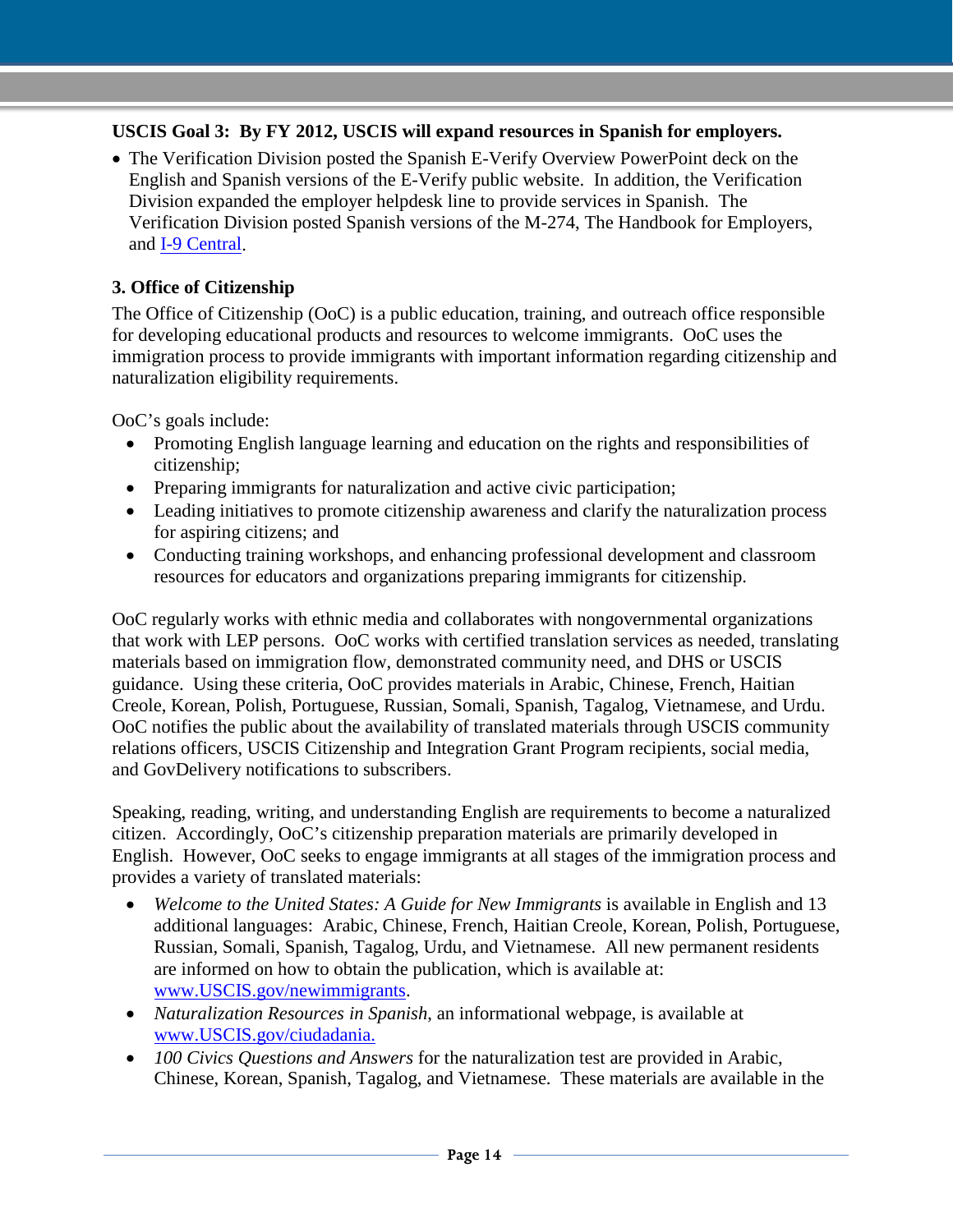[Information in Other Languages](http://www.uscis.gov/portal/site/uscis/menuitem.749cabd81f5ffc8fba713d10526e0aa0/?vgnextoid=3ec7cf2351488210VgnVCM10000025e6a00aRCRD&vgnextchannel=3ec7cf2351488210VgnVCM10000025e6a00aRCRD) section of [www.USCIS.gov/citizenship,](http://www.uscis.gov/citizenship) which offers translated materials organized by language, and at [www.USCIS.gov/multilingual.](http://www.uscis.gov/multilingual)

- Several educational videos and a short film on the USCIS naturalization interview and test are available with translated subtitles at [www.USCIS.gov/citizenship.](http://www.uscis.gov/citizenship)
- The [Citizenship Public Education and Awareness Initiative](http://www.uscis.gov/citizenshipawareness) was launched in May 2011 to highlight the availability of USCIS educational products and resources to permanent residents and immigrant-serving organizations. This initiative features print and radio advertisements in English, Spanish, Chinese, and Vietnamese. These materials are available at [www.USCIS.gov/citizenshipawareness.](http://www.uscis.gov/citizenshipawareness)

### **USCIS Goal 1: Release additional multilingual information on citizenship.**

• In FY 2012, OoC produced citizenship eligibility and informational flyers in Chinese and Vietnamese, released the USCIS Civics Flash Cards in Spanish, and published the 100 civics questions and answers for the naturalization test in Arabic and Korean.

#### **USCIS Goal 2: Expand the number of training and professional development opportunities provided to adult educators, volunteers, and other immigrant-serving organizations.**

- In FY 2012, OoC conducted 32 training workshops for adult educators, volunteers, and teachers across the country. Approximately 1,960 teachers participated in these workshops. A list of upcoming events is available at [www.uscis.gov/teachertraining.](http://www.uscis.gov/teachertraining)
- In early 2014, OoC plans to release an online training module outlining basic strategies for volunteers who teach English and citizenship in an adult education setting.

## **4. Office of Communications**

The Office of Communications uses traditional and social media outlets to inform the public about USCIS operations and developments. OCOMM also manages a Spanish-language website, USCIS en Español, at [www.USCIS.gov/espanol.](http://www.uscis.gov/espanol) This site is not an exact copy of the English site, but it contains content relevant to the Spanish-speaking audience. Since its launch in 2009, [www.USCIS.gov/espanol](http://www.uscis.gov/espanol) has consistently been one of the top-ranked federal websites in customer satisfaction, as recorded through the American Customer Satisfaction Index's online survey. More than 7,000 users visit the Spanish site each day, and that number continues to grow.

OCOMM disseminates materials, such as press releases and fact sheets, to foreign-language media outlets, primarily in Spanish. Most of these products are translated in-house by bilingual OCOMM staff, with quality control processes in place to ensure accuracy. OCOMM can also contract out for document translation. In addition to press materials, content managers for [www.USCIS.gov/espanol](http://www.uscis.gov/espanol) are continually adding new and expanded web content.

OCOMM also uses social media, such as Twitter and YouTube, to disseminate messages in Spanish and Chinese. OCOMM developed USCIS's multilingual resources webpage which will centralize links to all materials available in other languages on [www.USCIS.gov/multilingual.](http://www.uscis.gov/multilingual)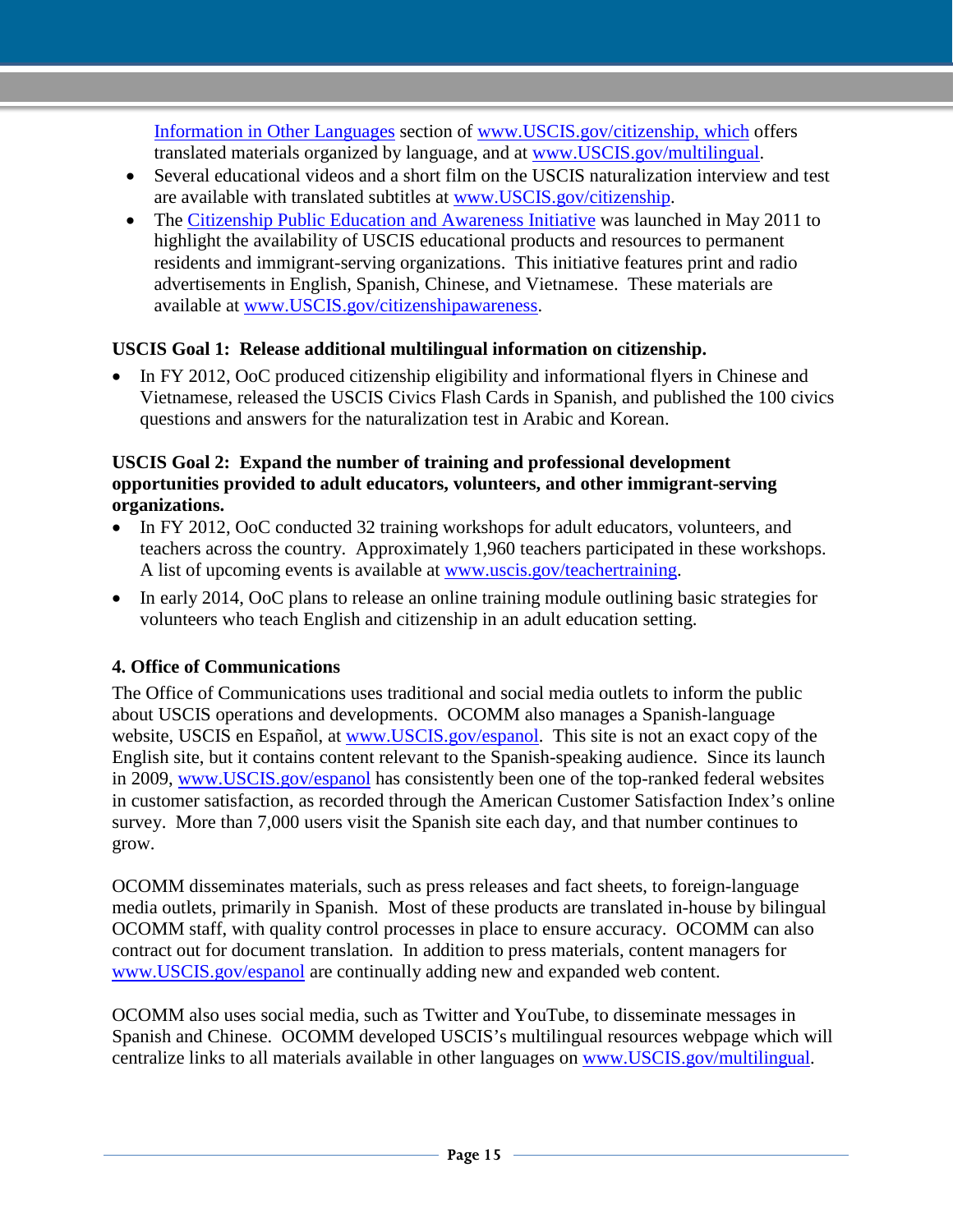OCOMM currently offers most web content available on the English site in Spanish, translates most blog posts into the dedicated "Compás" Spanish-language section, has a dedicated Spanishlanguage Twitter feed, is beginning to tweet in Korean on the English-language twitter feed, and also occasionally posts to Facebook in Spanish. OCOMM also has a handful of YouTube videos in Spanish. In addition, OCOMM has outreach videos in both Mandarin Chinese (Jiao Liu) and Vietnamese (Giao Tiep).

Due to resource constraints OCOMM is currently unable to expand to other languages. OCOMM will look into partnering with the White House Initiative on Asian Americans and Pacific Islanders and other government entities to expand Asian language reach.

### **USCIS Goal 1: Maintain USCIS's web presence in Spanish at [www.USCIS.gov/espanol.](http://www.uscis.gov/espanol)**

In FY 2012, OCOMM increased the translated content of the website, began a Spanishlanguage Twitter feed and blog, and continued to maintain the Spanish website, [www.USCIS.gov/espanol.](http://www.uscis.gov/espanol)

#### **USCIS Goal 2: Continue media outreach efforts in Spanish and other languages.**

• In FY 2012, the OCOMM media team completed an assessment of USCIS outreach to non-English speaking media outlets at both the headquarters and regional/local levels. OCOMM expanded existing relationships and built new relationships with non-English speaking reporters with the goal of reaching more audiences across the United States.

#### **USCIS Goal 3: Consolidate existing multilingual resources available on [www.USCIS.gov](http://www.uscis.gov/) into an easily accessed location.**

• In FY 2012, OCOMM launched [www.USCIS.gov/multilingual,](http://www.uscis.gov/multilingual) which lists the various multilingual resources available to USCIS customers, including videos, fliers, and *How Do I* guides.

### **5. Field Operations Directorate**

USCIS Field Operations handle scheduled interviews on non-asylum related applications. Field Operations offices interact with LEP persons at interviews and at the front intake area. Field Operations offices provide information and customer services to supplement the information available through the NCSC telephone line and [www.USCIS.gov.](http://www.uscis.gov/)

FOD uses translated documents and other resources provided by CSPE and OCOMM to support services to LEP persons during interviews and when responding to InfoPass appointments. Bilingual staff, contractors, and personnel from other DHS offices and federal partners provide support, as needed, at information counters at field offices in languages other than English. Applicants may bring an interpreter with them to Field Operations offices. Receipt notices for USCIS applications adjudicated by FOD currently instruct applicants to bring their own interpreters for interviews.

#### **USCIS Goal 1: Analyze current practices and learn from the best practices of other program offices and directorates that have experienced success in providing meaningful access to LEP customers.**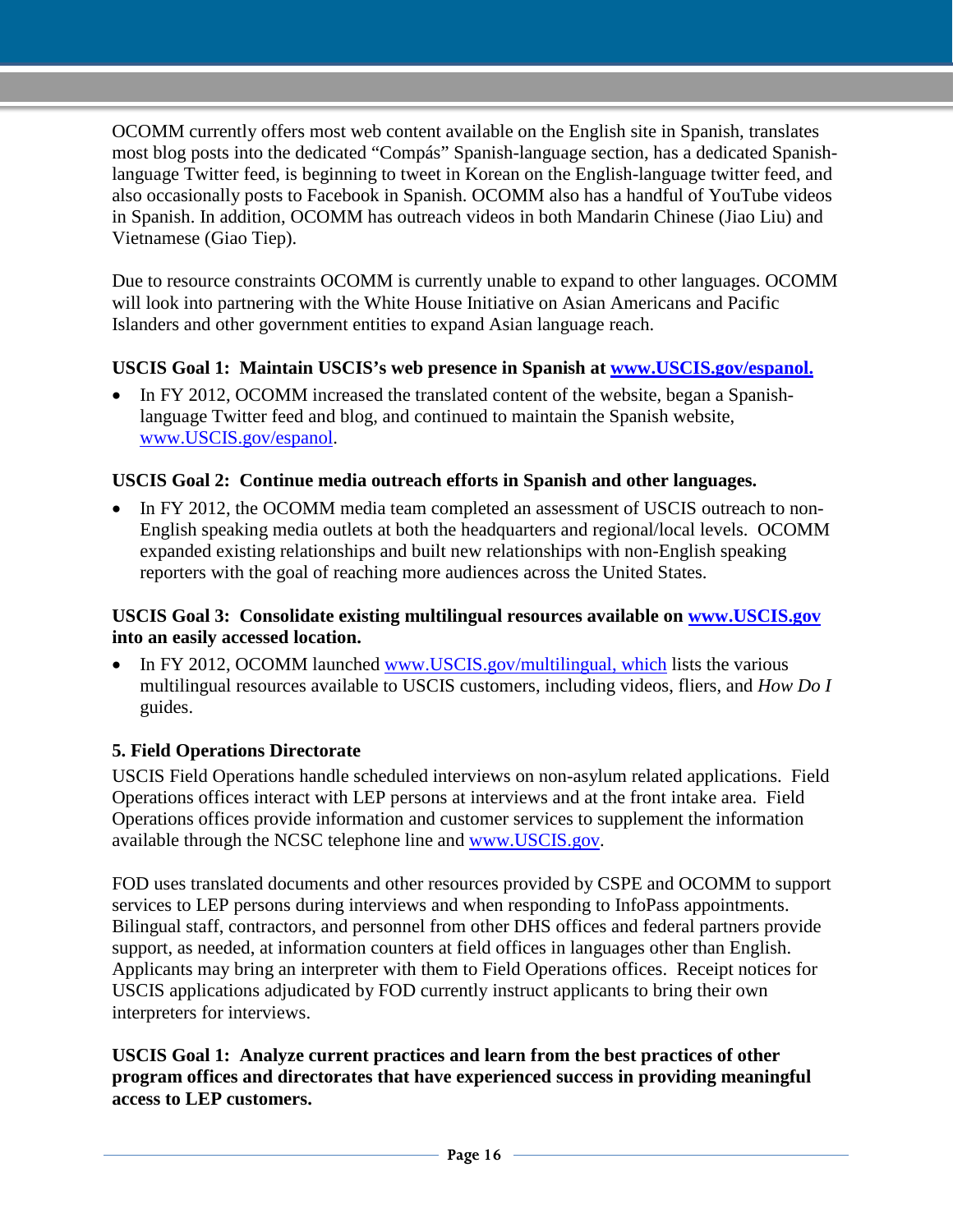• FOD is partnering with the Office of Policy and Strategy to review an informal field survey conducted in 2010. The survey provides a snapshot of the Field Operations offices' selfassessments of available language assistance services and customer needs. The Office of Policy and Strategy will review data collected from the NCSC telephone line and publicly available data to make a comprehensive assessment of USCIS language services.

#### **USCIS Goal 2: USCIS will draft policy to clarify who may serve as an interpreter for applications and petitions adjudicated by FOD.**

• To achieve greater consistency, Policy and Strategy is working with FOD to draft two items: (1) a policy to clarify who may serve as an interpreter; and (2) an oath and confidentiality notice to be used during domestic interviews when an interpreter is used.

#### **6. Refugee, Asylum, and International Operation**

The Refugee, Asylum, and International Operation is comprised of three divisions: Refugee Affairs Division, International Operations Division, and Asylum Division.

#### Refugee Affairs Division

The Refugee Affairs Division is responsible for providing the humanitarian benefit of refugee resettlement to applicants in need of protection while conducting necessary national security screening. It's interactions with applicants occur outside the United States with individuals who, for the most part, do not speak English. The more commonly spoken languages include Arabic, Karen Dialects, Chin Dialects, Nepali, Somali, and Spanish.

Applicants are able to communicate with staff through interpreters provided by the Resettlement Support Centers (formerly known as Overseas Processing Entities). This is part of a cooperative agreement with the U.S. Department of State. USCIS employs bilingual Spanish-speaking refugee officers to conduct protection screening interviews for migrants at sea and to conduct refugee interviews in Latin America and the Caribbean. Document translations are submitted by the applicant or by interpreters provided by Resettlement Support Centers under a cooperative agreement with the Department of State.

#### International Operations

International Operations operates 28 international field offices around the world. Overseas adjudication officers are responsible for adjudicating a variety of petitions and applications filed overseas, providing information services, issuing travel documents, and engaging in fraud detection and deterrence strategies, including field verifications.

Approximately 50% of the overseas USCIS customer base is LEP. Approximately 40% of the entire staff are foreign nationals who speak at least two languages fluently. These employees are fluent in both English and their native language, and provide an invaluable service in providing translation and interpreter services. Some applicants choose to bring interpreters with them to help interpret during interviews, particularly if they speak a language not spoken by USCIS staff (for example, Nepali in India). The most common languages spoken by these international customers are Spanish, Mandarin Chinese, Fuzhou Chinese, Haitian Creole, and German.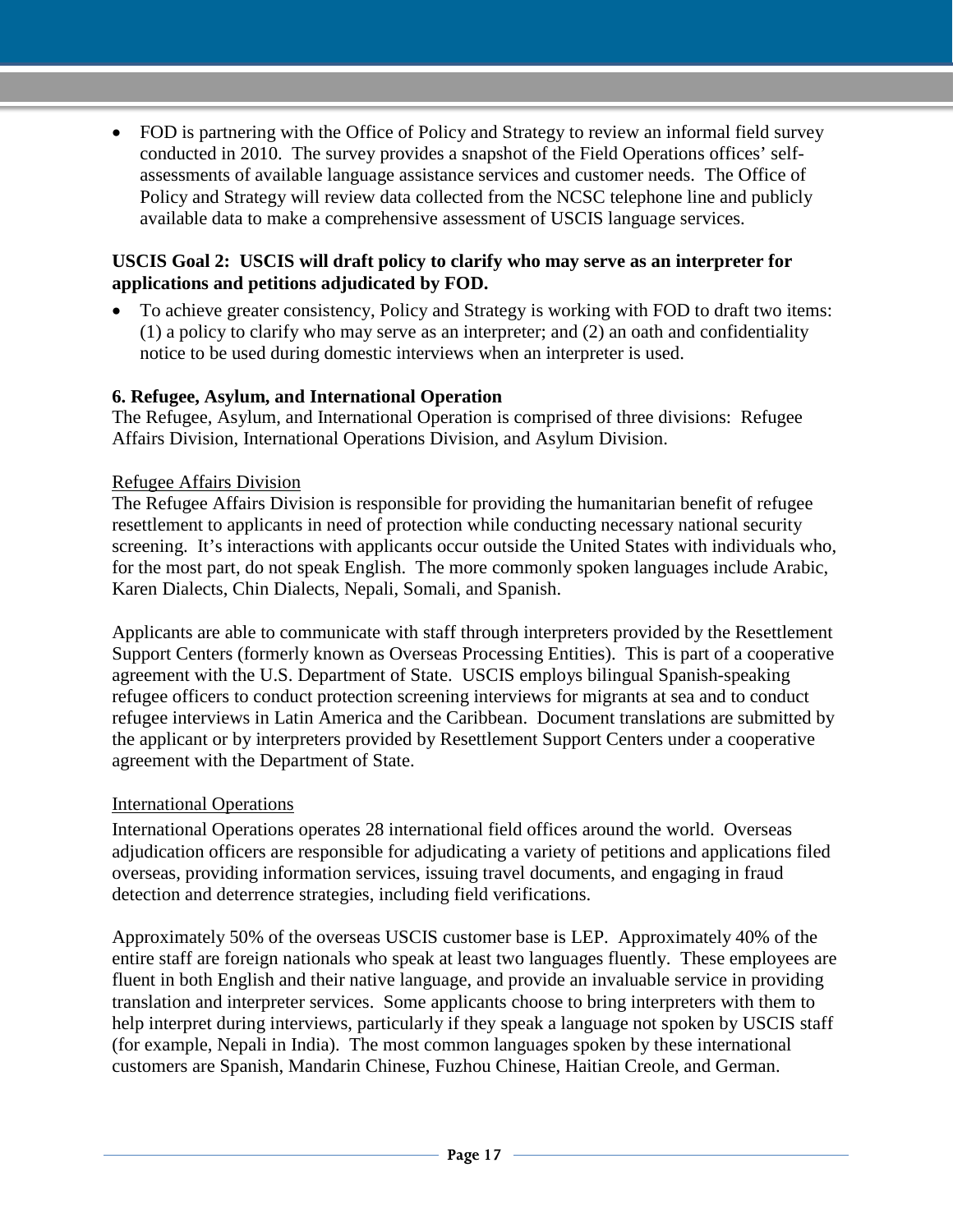#### Asylum Division

The Asylum Division interacts with LEP applicants when they arrive in the domestic Asylum field offices for affirmative asylum interviews and interviews related to the suspension of deportation or cancellation of removal under the Nicaraguan Adjustment and Central American Relief Act (NACARA § 203). The Asylum Division also interacts with LEP applicants when conducting credible fear and reasonable fear interviews, which generally take place outside of the asylum field offices.

By regulation, asylum applicants are required to provide their own interpreters at their scheduled affirmative asylum interviews. The Asylum Division staff uses a telephonic interpretation service to monitor the interpretation at all affirmative asylum interviews with an interpreter. The Asylum Division has blanket purchase agreements with two interpreter services firms to provide interpreter monitoring services for asylum-related screenings. The Asylum Program provides these interpretation services to individuals in the credible fear, reasonable fear and safe third country screening processes. USCIS provides interpreters by telephone in the expedited removal process when a credible fear interview is conducted and in reasonable fear interviews.

Affirmative asylum applicants must bring to their asylum interviews an interpreter who is at least 18 years of age, and fluent in both the native language of the applicant or other language in which the applicant is fluent, and English. The interpreter may be a family member, friend or other person associated with the LEP person. The applicant's attorney or representative, a representative of the applicant's country of nationality or last habitual residence, or a witness testifying on behalf of the applicant may not serve as the interpreter.

The Asylum Division evaluates legal requirements, USCIS policy, available funding, and customer service needs to establish BPAs for interpretation services to support the Asylum Division's mission of enabling trained asylum officers to conduct interviews. The public is advised of the availability of translated documents and other information and resources through [www.USCIS.gov,](http://www.uscis.gov/) and through regularly-scheduled meetings with nongovernmental organization representatives.

At the Refugee, Asylum and International Operations Division Combined Training course, asylum officers receive training on working with LEP applicants, interpreters, telephonic interpreter monitors, and on culturally sensitive communication. New asylum officers receive approximately four hours of training on how to conduct interviews and communicate effectively through the use of an interpreter. This training module, called "Working with an Interpreter," includes written materials and several hands-on practical exercises that help officers identify ways to facilitate proper interpretation, identify signs of misinterpretation and ways to take corrective action, and instruct the interpreter on his or her role and responsibilities during an interview.

An applicant's failure to provide a competent interpreter without good cause may result in ineligibility for employment authorization. All applicants are given a second opportunity to provide a competent interpreter; however, an interview can only be rescheduled once. USCIS provides the applicant with a written notice explaining the consequences of failing to bring a competent interpreter.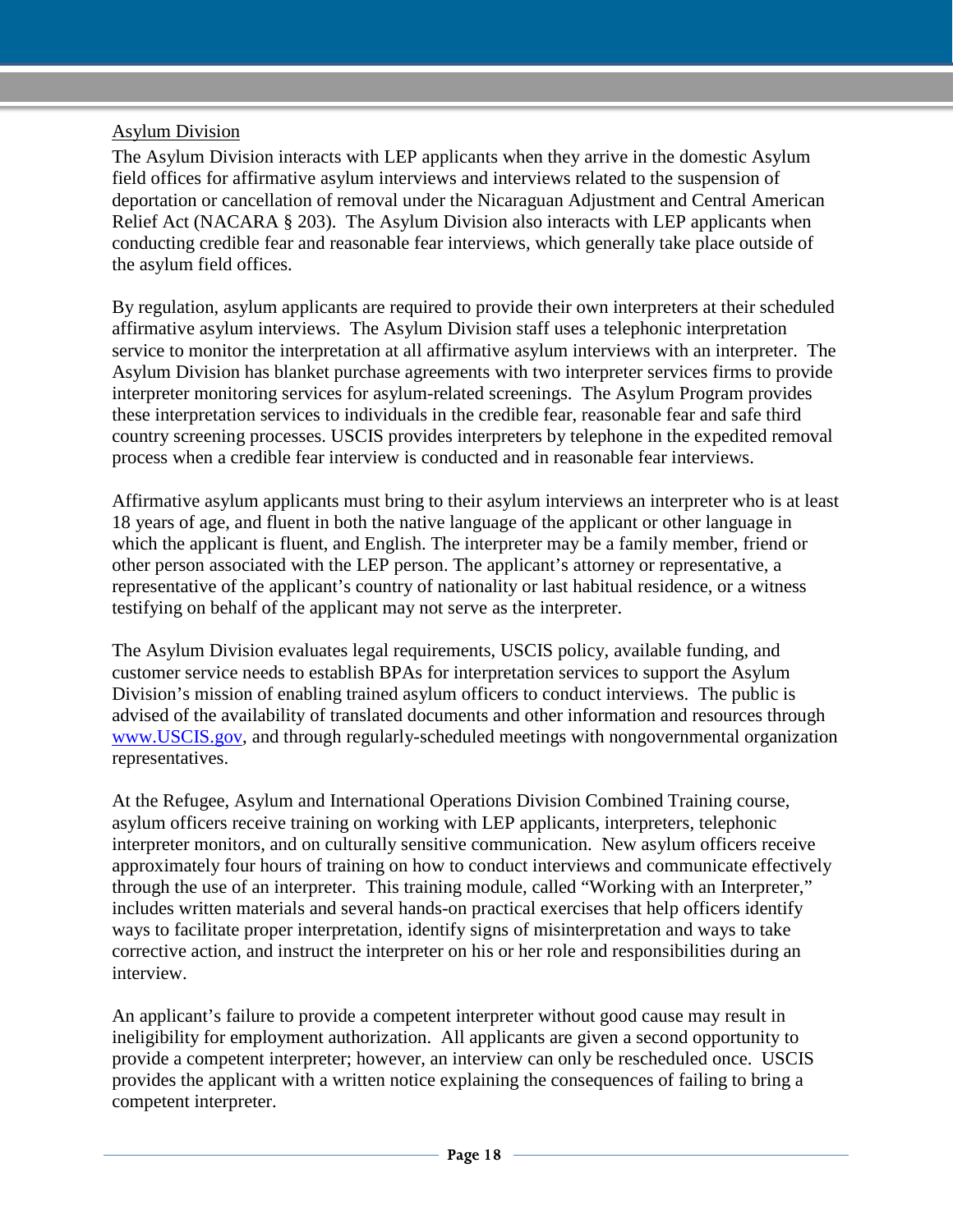During the asylum interview, the officer places the applicant, the interpreter, and the interpreter monitor under oath. The officer instructs the interpreter to interpret the applicant's words verbatim, without condensing, elaborating, or engaging in conversation with the applicant.

### **USCIS Goal 1: Pilot customer satisfaction surveys in several languages.**

• In FY 2012, the Asylum Division conducted and International Operations prepared to pilot customer satisfaction surveys and translate the survey, depending on customer need and available resources. The Asylum Division translated the customer satisfaction survey into its top 11 languages: Amharic, Arabic, Chinese, French, Gujarati, Haitian Creole, Nepali, Punjabi, Russian, Spanish, and Tigrinya. International Operations intends to translate the survey into the top 16 languages.

### **USCIS Goal 2: Publish additional translated information sheets.**

• The Asylum Division aims to translate information sheets associated with updated approval and referral notices once those notices are have been finalized. However, these changes have not yet been scheduled for release and it is not known when the notices and translated information sheets can be deployed.

The Asylum Division will continue to translate and post select forms and informational documents on [www.USCIS.gov](http://www.uscis.gov/) and [www.USCIS.gov/asylum.](http://www.uscis.gov/asylum)

- The Asylum Division has translated the following documents for U.S. Customs and Border Protection, U.S. Immigration and Customs Enforcement, and USCIS Asylum Officers to distribute during relevant credible fear and reasonable fear orientation procedures. The following information sheets on the following topics are available for LEP applicants:
	- o The credible fear interview process (Form M-444) are available in Albanian, Arabic, French, Haitian Creole, Mandarin, Portuguese, Russian, Serbo-Croatian Cyrillic, Serbo-Croatian Latin, Somali, and Spanish;
	- o Parole eligibility and the parole process for credible fear applicants are available in Amharic, Arabic, Chinese, Haitian Creole, French, Somali, Spanish, and Tigrinya; and
	- o The reasonable fear interview process (Form M-488) is available in Spanish.
- For affirmative asylum cases, the Asylum Division has translated Pick-Up Notices and Decision Letters in Amharic, Arabic, Armenian, Chinese, French, Haitian Creole, Indonesian, Nepalese, Russian, and Spanish.
- Information regarding benefits adjudicated by the Asylum Division is included on the USCIS website in both English and Spanish at [www.USCIS.gov/asylum.](http://www.uscis.gov/asylum) Signs and posters are provided in public access locations in languages other than English based on the location and local population.
- An "Information Guide for Prospective Asylum Applicants" is available in English, Amharic, Arabic, Armenian, Chinese, Haitian Creole, French, Indonesian, Nepali, Russian, and Spanish in the [Resources](http://www.uscis.gov/portal/site/uscis/menuitem.eb1d4c2a3e5b9ac89243c6a7543f6d1a/?vgnextoid=73419ddf801b3210VgnVCM100000b92ca60aRCRD&vgnextchannel=73419ddf801b3210VgnVCM100000b92ca60aRCRD) section of the asylum webpage at [www.USCIS.gov/asylum.](http://www.uscis.gov/asylum)